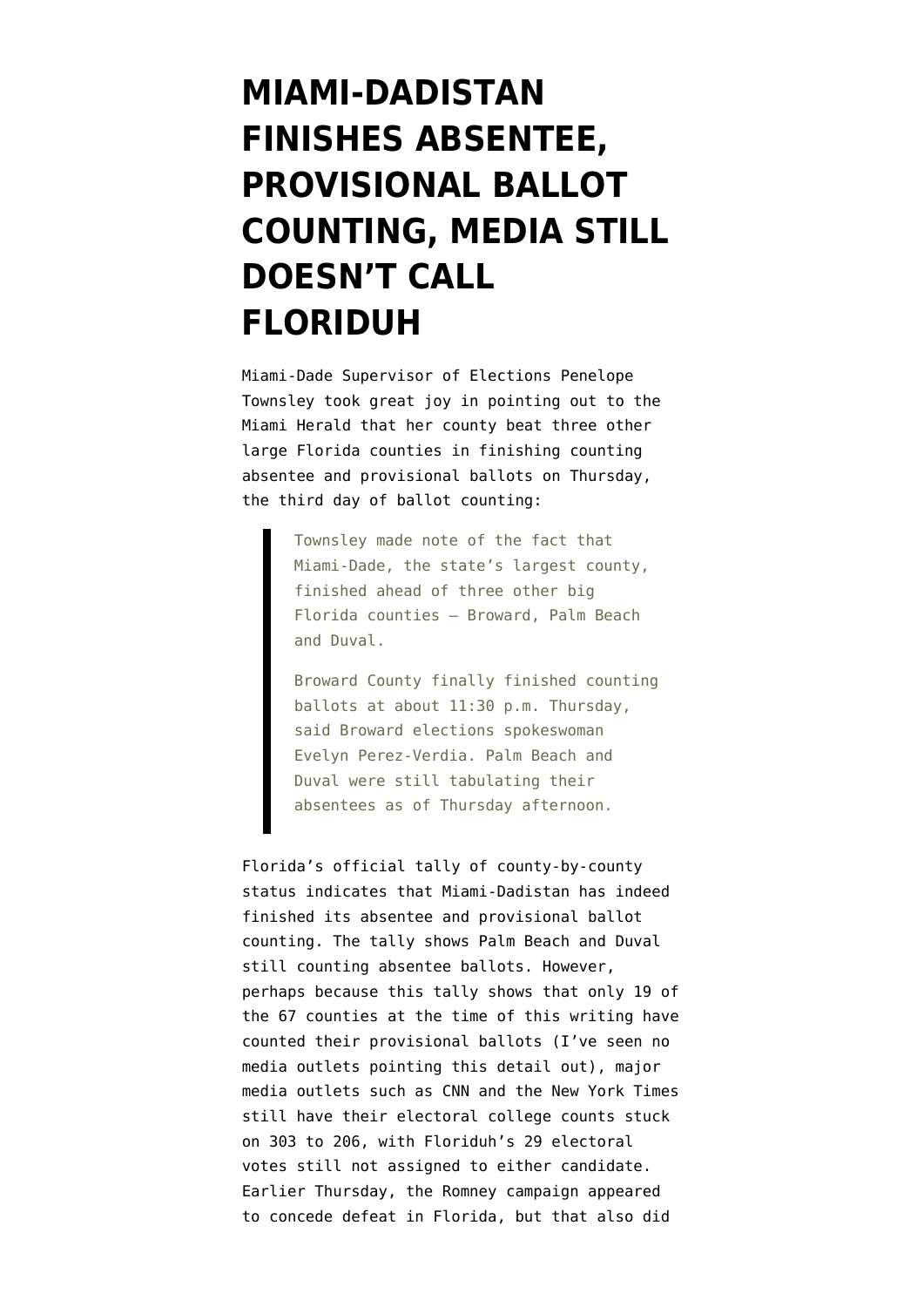not lead to moving the scoreboards.

I can't help wondering if the large number of counties not yet finishing the counting of all of their provisional ballots might be due to the way that [large numbers of people were moved to](http://www.emptywheel.net/2012/08/14/changing-voters-to-new-precincts-with-poor-notification-new-vote-suppression-tactic-in-florida/) [new precincts this year](http://www.emptywheel.net/2012/08/14/changing-voters-to-new-precincts-with-poor-notification-new-vote-suppression-tactic-in-florida/) with poor notification that their voting site changed. Poorly trained poll workers may have sent some of these voters to provisional ballots rather than checking to see if the voters had been moved to other nearby voting locations where they would have voted normally.

Despite Townsley trying to claim that her county did an overall good job, she still completely sidestepped questions about what went wrong in the precincts where people stood in line until after 1 am to vote. From the Miami Herald article linked above:

> Townsley said her elections staff was prepared for the presidential race turnout and lengthy ballot, which included numerous county and state amendment questions. She said she deployed 200-plus more scanning machines and 400 more poll workers for this election compared with 2008, and made trouble-shooting decisions Tuesday to shift resources where needed.

Asked why there were waits up to six hours at various precincts in the Brickell area of Miami, as well as in West Kendall, Country Walk, Goulds and Homestead, Townsley ducked the question without providing details.

"That is precisely the reason we will be conducting an after-action report to determine what actually went wrong," she said. "We will learn from those lessons."

Grover Norquist-style small government advocate Miami-Dadistan Mayor Carlos Gimenez feels that he is on top of the situation. His brilliant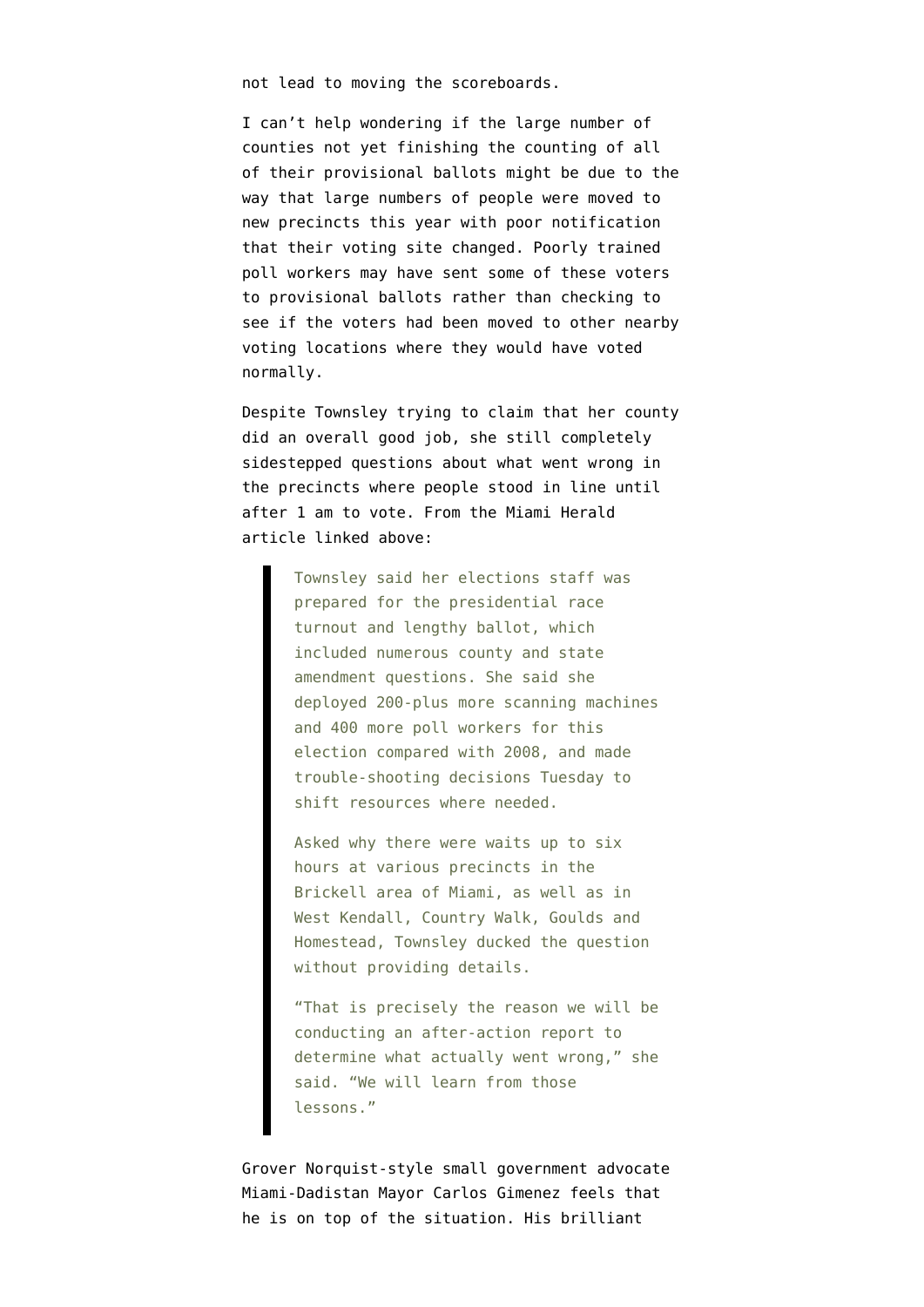plan on Thursday afternoon, according to the Herald, was to assemble a task force (which appears to consist only of county commissioners) to find out what went wrong. I'm guessing that these geniuses won't trouble their little minds with the possible explanation that cutting government to a size where it can't function properly might have played a role in leading the world to conclude that they are managing a third world local government.

Meanwhile, Grover Norquist-style small government advocate Foriduh Governor Rick Scott is doing his best to hide from the controversy, but he was [forced to comment Thursday](http://miami.cbslocal.com/2012/11/08/gov-scott-to-discuss-fla-election-issues-with-sec-of-state/):

> Florida Governor Rick Scott, heavily criticized when he refused to use his emergency powers to extend the number of early voting days in the state, now says he's willing to look at whether changes are needed to make voting go smoother.

/snip/

At an event in Orlando on Thursday morning, Gov. Scott was asked about the voting problems in Florida.

"I'm going to be sitting down with the Secretary of State soon to go through all of the issues that might have come up during the election and make sure we always keep improving," said Scott.

Overall though, the Governor said he was happy with the election process in Florida this year because so many people came out to vote.

Considering the extreme lengths that Scott and his Republican legislature went to in [trying to](http://www.emptywheel.net/2012/11/05/rick-scott-florida-republican-legislature-used-blatantly-partisan-tactics-to-suppress-democratic-votes/) [suppress voter turnout](http://www.emptywheel.net/2012/11/05/rick-scott-florida-republican-legislature-used-blatantly-partisan-tactics-to-suppress-democratic-votes/), that last bit where he said he was happy with high turnout must have been a really painful thing for him to say.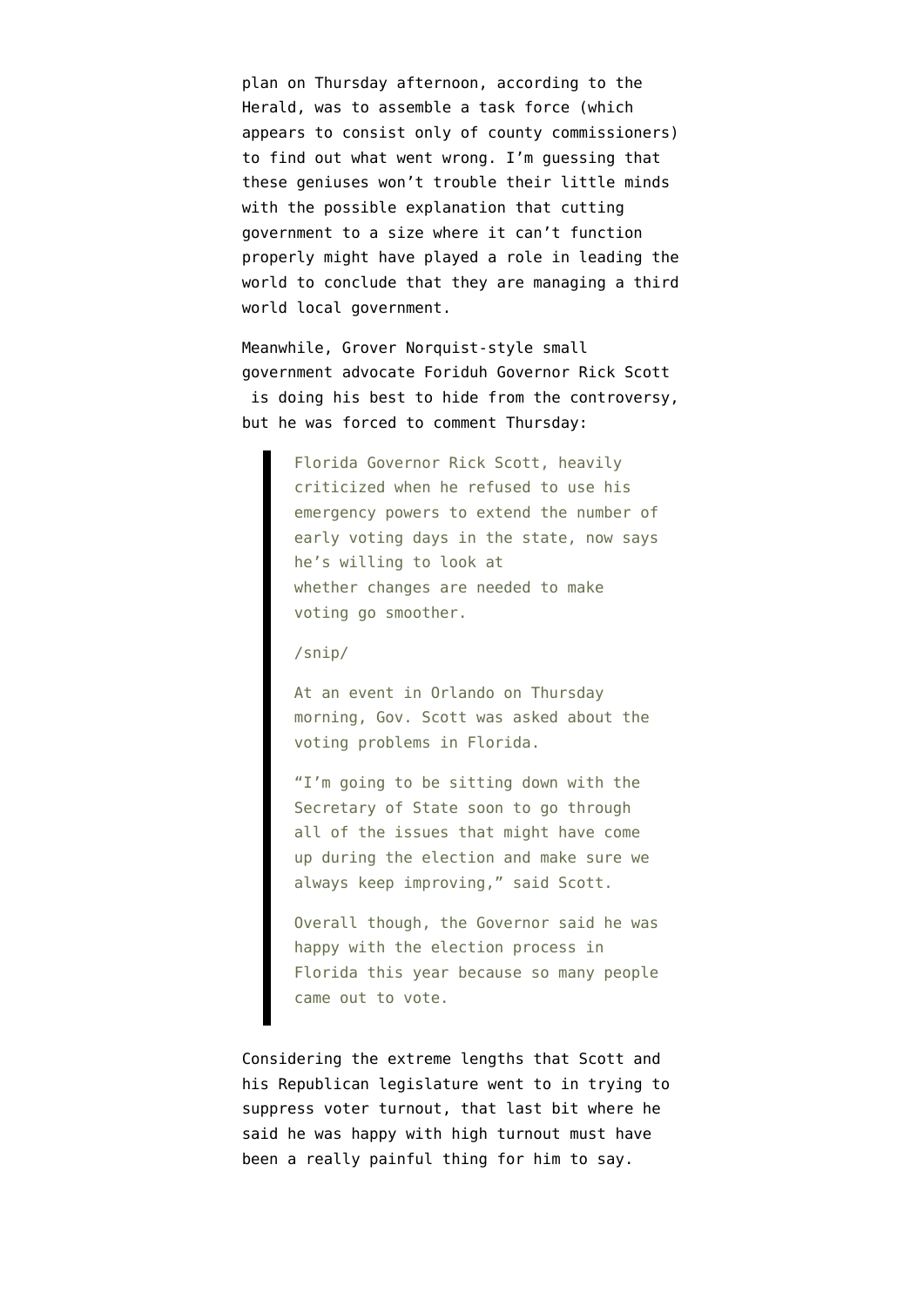#### **[DID MICHAEL HAYDEN](https://www.emptywheel.net/2012/11/09/did-michael-hayden-pick-the-contractor-for-mitts-voter-turnout-website/) [PICK THE CONTRACTOR](https://www.emptywheel.net/2012/11/09/did-michael-hayden-pick-the-contractor-for-mitts-voter-turnout-website/) [FOR MITT'S VOTER](https://www.emptywheel.net/2012/11/09/did-michael-hayden-pick-the-contractor-for-mitts-voter-turnout-website/) [TURNOUT WEBSITE?](https://www.emptywheel.net/2012/11/09/did-michael-hayden-pick-the-contractor-for-mitts-voter-turnout-website/)**

A lot of people are laughing at [this account](http://ace.mu.nu/archives/334783.php) of Mitt Romney's ORCA–and automated GOTV tracking system. Rather than the efficient new system that would leapfrog Obama's turnout machine, the system crashed even before the evening rush started.

> The entire purpose of this project was to digitize the decades-old practice of strike lists. The old way was to sit with your paper and mark off people that have voted and every hour or so, someone from the campaign would come get your list and take it back to local headquarters. Then, they'd begin contacting people that hadn't voted yet and encourage them to head to the polls. It's worked for years.

> From the very start there were warning signs. After signing up, you were invited to take part in nightly conference calls. The calls were more of the slick marketing speech type than helpful training sessions. There was a lot of "rah-rahs" and lofty talk about how this would change the ballgame.

Working primarily as a web developer, I had some serious questions. Things like "Has this been stress tested?", "Is there redundancy in place?" and "What steps have been taken to combat a coordinated DDOS attack or the like?", among others. These types of questions were brushed aside (truth be told, they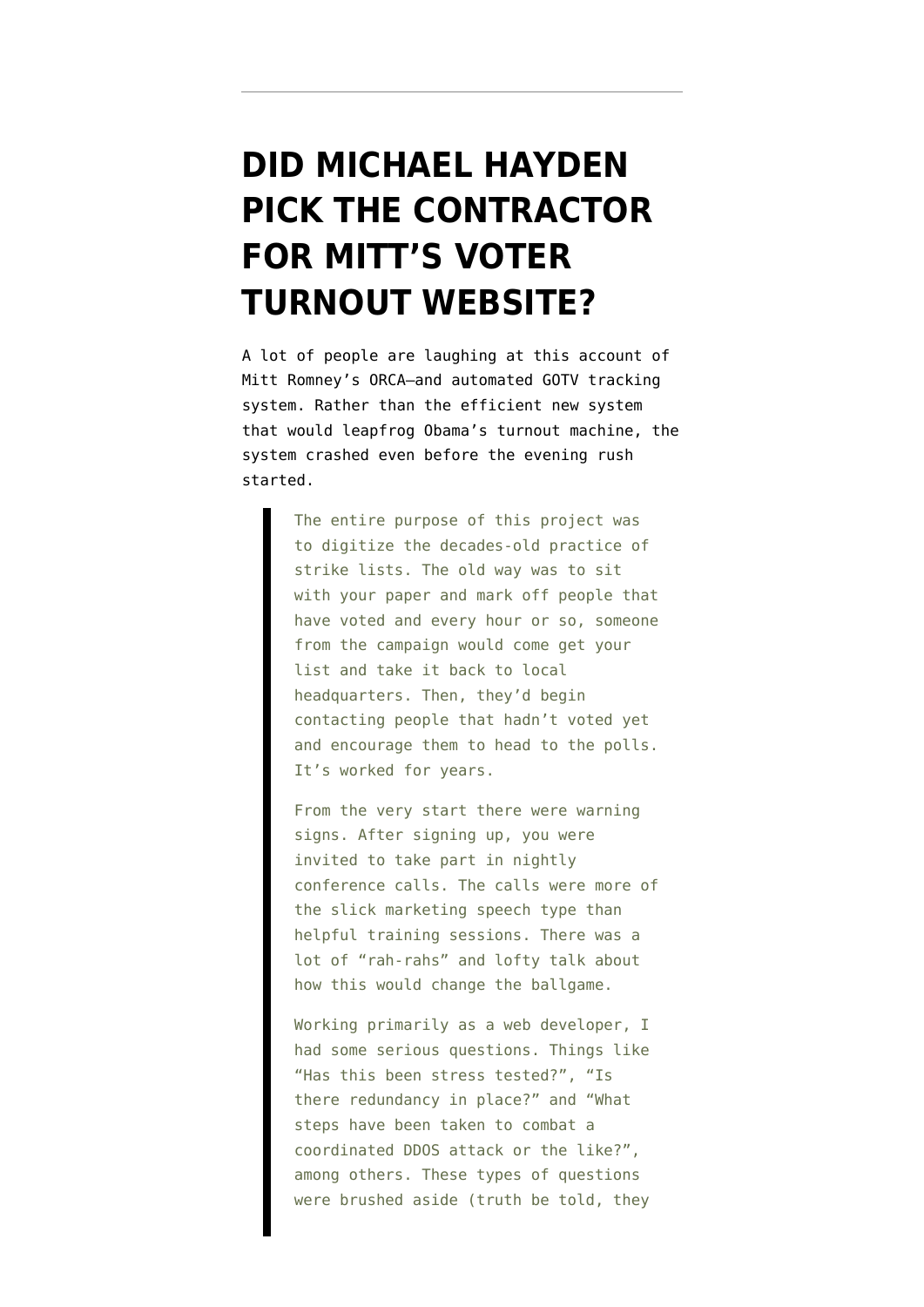never took one of my questions). They assured us that the system had been relentlessly tested and would be a tremendous success.

#### [snip]

Now a note about the technology itself. For starters, this was billed as an "app" when it was actually a mobileoptimized website (or "web app"). For days I saw people on Twitter saying they couldn't find the app on the Android Market or iTunes and couldn't download it. Well, that's because it didn't exist. It was a website. This created a ton of confusion. Not to mention that they didn't even "turn it on" until 6AM in the morning, so people couldn't properly familiarize themselves with how it worked on their personal phone beforehand.

[snip]

From what I understand, the entire system crashed at around 4PM.

FWIW, Obama's campaign had two innovations from 2008 this year. For vote trackers–the same purpose as this website was supposed to serve–they had bar code labels for each voter that the tracker would collect on a sheet to be picked up; I assume–but did not see–someone came and picked up those labels and used them later in the day.

For voting problems, they had a great website that showed the campaign where problems were across the country. That's the website I used. The website worked great. We got advance access to it to practice. And the customer service was amazing: I had a login problem; I submitted a request to fix it, and it got it fixed 6 minutes after I made the request–I'm hoping OFA buys out Comcast.

There was, for me, one significant problem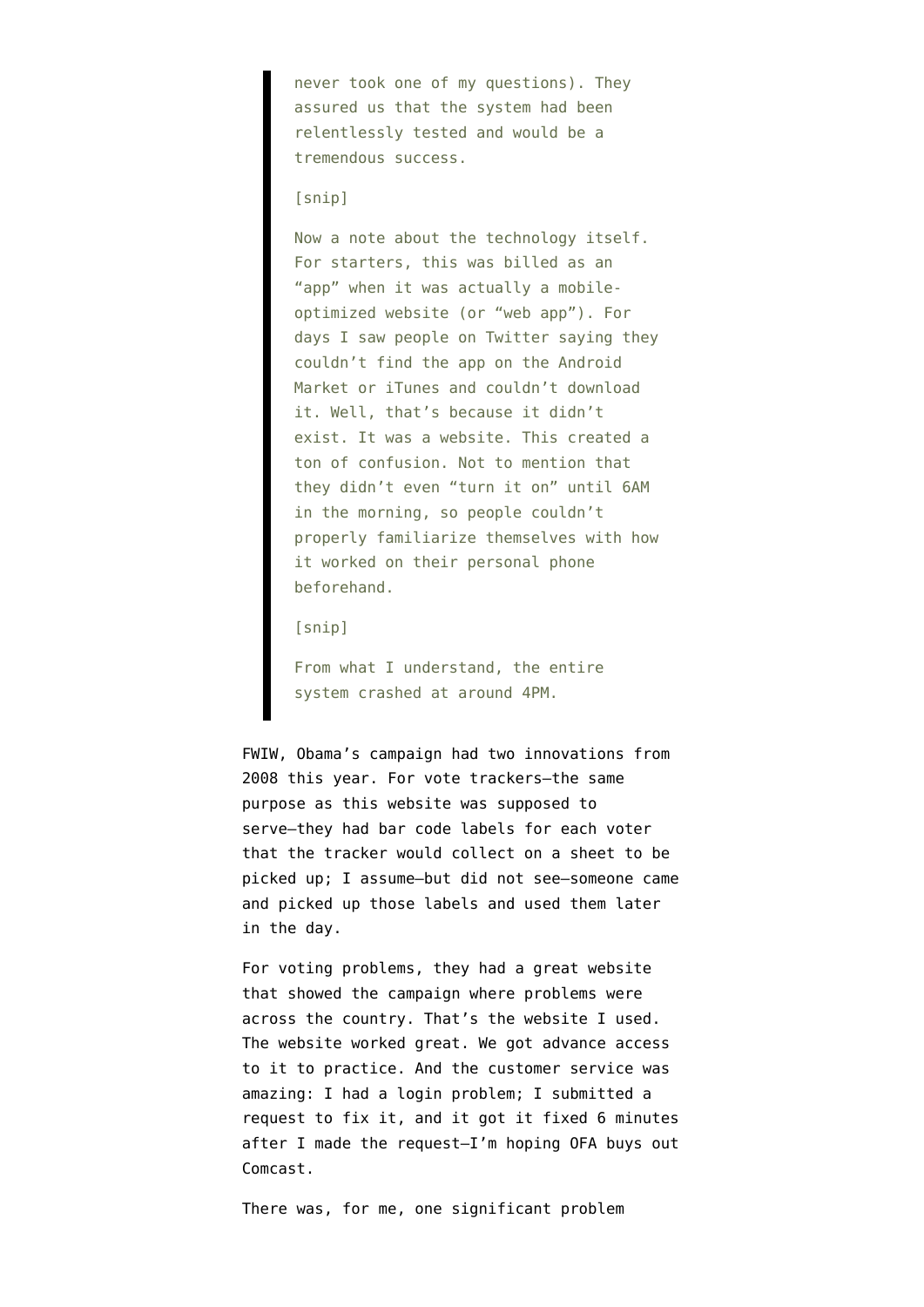though: you could only enter problems via the polling place name, not the precinct or the address. I didn't get my assignment until after I went to bed (very early) the night before the election, so I just got up, checked my phone, and drove there; never really processed what the name of my polling location was. Even if I had, it wouldn't have been easy to work with: I was in Reform Christian Church Number Yadda Yadda. Given how common Reform Christian Churches in this part of MI and how generic their names are, its name was the functional equivalent of "McDonalds number 2,364." So for user interface reasons, it didn't work as well for me as planned. (By comparison, when I called in with problems in 2008 and said I was at "the firehouse," the local person on the other end of the line knew precisely where I was.)

All that said, the actual website was very nice, and worked well.

So there's a direct comparison to be made.

Even more, though, this account made me think of one thing: how [Mitt Romney advisor Michael](http://www.emptywheel.net/2011/05/22/thomas-drake-complained-about-michael-hayden-spending-1b-to-do-what-3m-could-do/) [Hayden paid](http://www.emptywheel.net/2011/05/22/thomas-drake-complained-about-michael-hayden-spending-1b-to-do-what-3m-could-do/) SAIC \$1 billion to do what NSA could have done, far better, for \$3 million. As with that program, Mitt apparently paid a lot of money to get a program that didn't perform the function it was supposed to.

That–like Mitt's habit of contracting things out at expensive rates, like his award of big bonuses to the top aides who were deluding him but not the actual workers who would do things like make the voter tracker system work–seems so typical of the GOP way of doing things. Expensive, ineffective overkill.

But hey. The contractors get paid even if the candidate doesn't win!

Update: Politico [has more.](http://www.politico.com/blogs/burns-haberman/2012/11/romneys-fail-whale-orca-the-votetracker-149098.html)

It's been reported the system crashed at 4 p.m., but multiple sources familiar with the war room operation said it had actually been crashing throughout the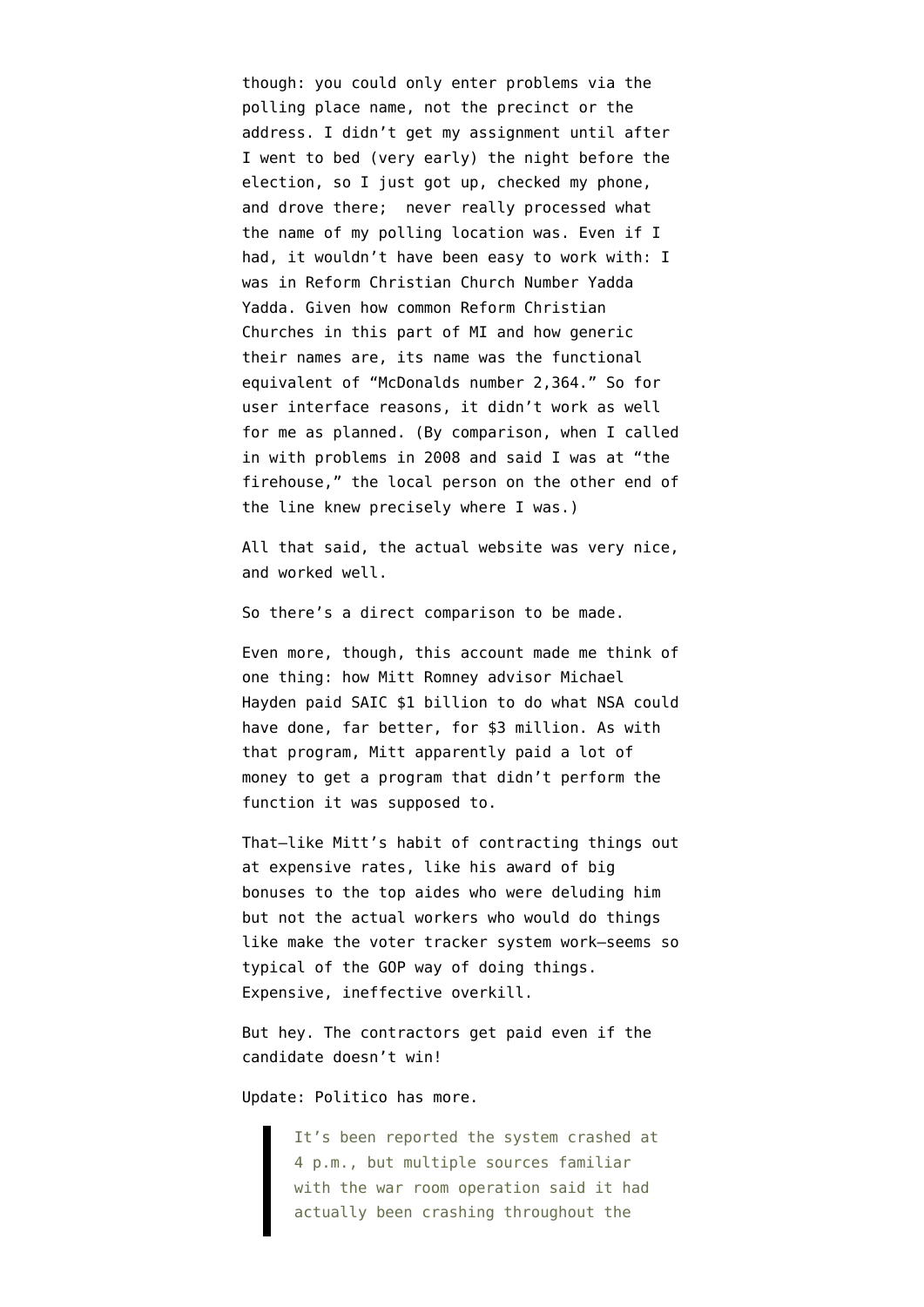day. Officials mostly got information about votes either from public news sources tracking data, like CNN.com, or by calling the counties for information, the source said. Officials insisted the day after the election that they had still believed they were close, and that they had hit their numbers where they needed to, even as Fox News and other outlets called the race.

The numbers in the interface never moved, leaving officials in Boston and out in the states "flying blind" — a phrase used by several people. The workers on the ground didn't know what doors to knock on or what efforts to make with which voter targets who had not yet turned out – some efforts were made but they were slow and more cumbersome. And the campaign officials also generally didn't know which precincts to send auto-calls into to try to boost turnout — especially in precincts in Ohio, where there is no party affiliation in the general election. Instead of targeted information, all they really had to work with was the generic raw vote tallies in various counties.

"The whole point of this system was we were supposed to be able to identify who in these precincts had not turned out, who were our supporters," said one source of the system, which was built at a "substantial" cost. The idea behind it was to use pre-canned, targeted messages to push the voters who hadn't yet cast a ballot, one of the most basic aspects of Election Day GOTV, which is knowing which supporters have already voted and who still needs to be part of a pull operation.

FWIW, there were several Republican challengers in my poll over the course of the time I was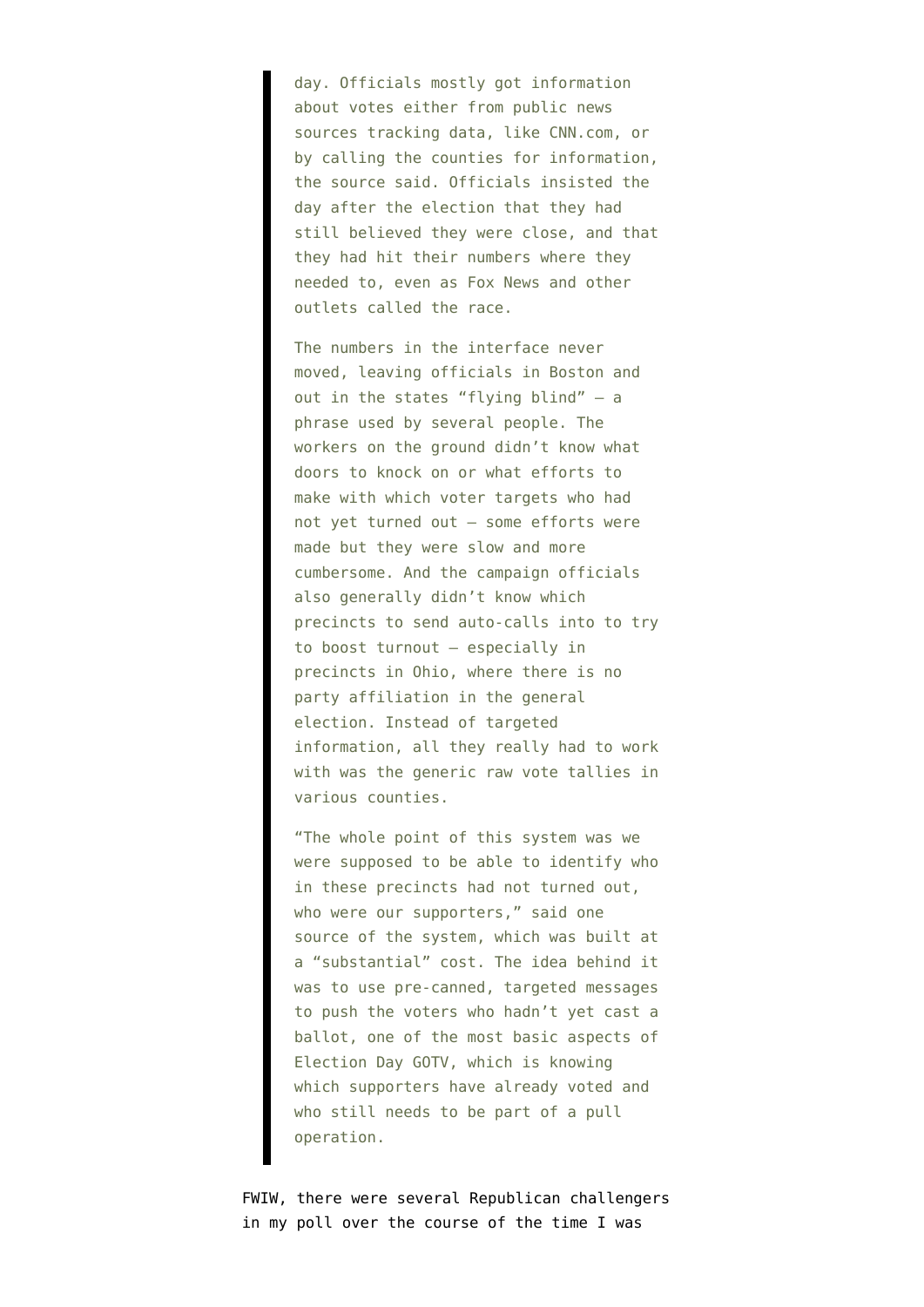there. They were in close–and effective–phone conversation with the campaign, presumably at the state level. Of course, they weren't tracking voters at this poll–there were only 40 votes cast for Mitt over the entire day. Mostly, they were looking glumly at the long line of African American voters waiting to legally cast their vote–there was nothing they could do. Still–in a county with a very well run Republican Party, they were well organized, albeit entirely by phone.

#### **[MISSING WHITE WOMEN](https://www.emptywheel.net/2012/11/08/missing-white-women/)**

There are several interesting pieces of analysis cementing the logic that Obama won and Republicans will continue to lose because there simply aren't that many [angry old white men](http://www.emptywheel.net/2012/11/07/we-are-running-out-of-angry-old-white-men-in-this-country/) [anymore.](http://www.emptywheel.net/2012/11/07/we-are-running-out-of-angry-old-white-men-in-this-country/) The WSJ [surveys](http://online.wsj.com/article/SB10001424127887324073504578105360833569352.html) the demographic trends–including the most interesting one, showing Asian voters favoring Obama at almost the same high percentages as Latinos.

> The Romney campaign devoted attention to Asian voters, particularly in northern Virginia. Exit polls showed the Asian vote expanding to 3% of the total U.S. electorate—an all-time high—with 75% of those votes cast for Mr. Obama.

And Alec McGillis [suggests](http://www.tnr.com/blog/plank/109905/the-revenge-rick-perry) that Rick Perry's challenge, which forced Mitt to the right of him on immigration–may have cast the lethal demographic blow against Mitt's campaign.

> Sure, he wasn't considered the sharpest pitchfork in the barn, but he had never lost an election and, with his [brief](http://www.politifact.com/truth-o-meter/article/2011/aug/18/truth-about-gov-rick-perry-and-secession/) [flirtation with secession](http://www.politifact.com/truth-o-meter/article/2011/aug/18/truth-about-gov-rick-perry-and-secession/), had tapped into the anti-Washington fervor of the moment far better than any other Republican in the field. Premier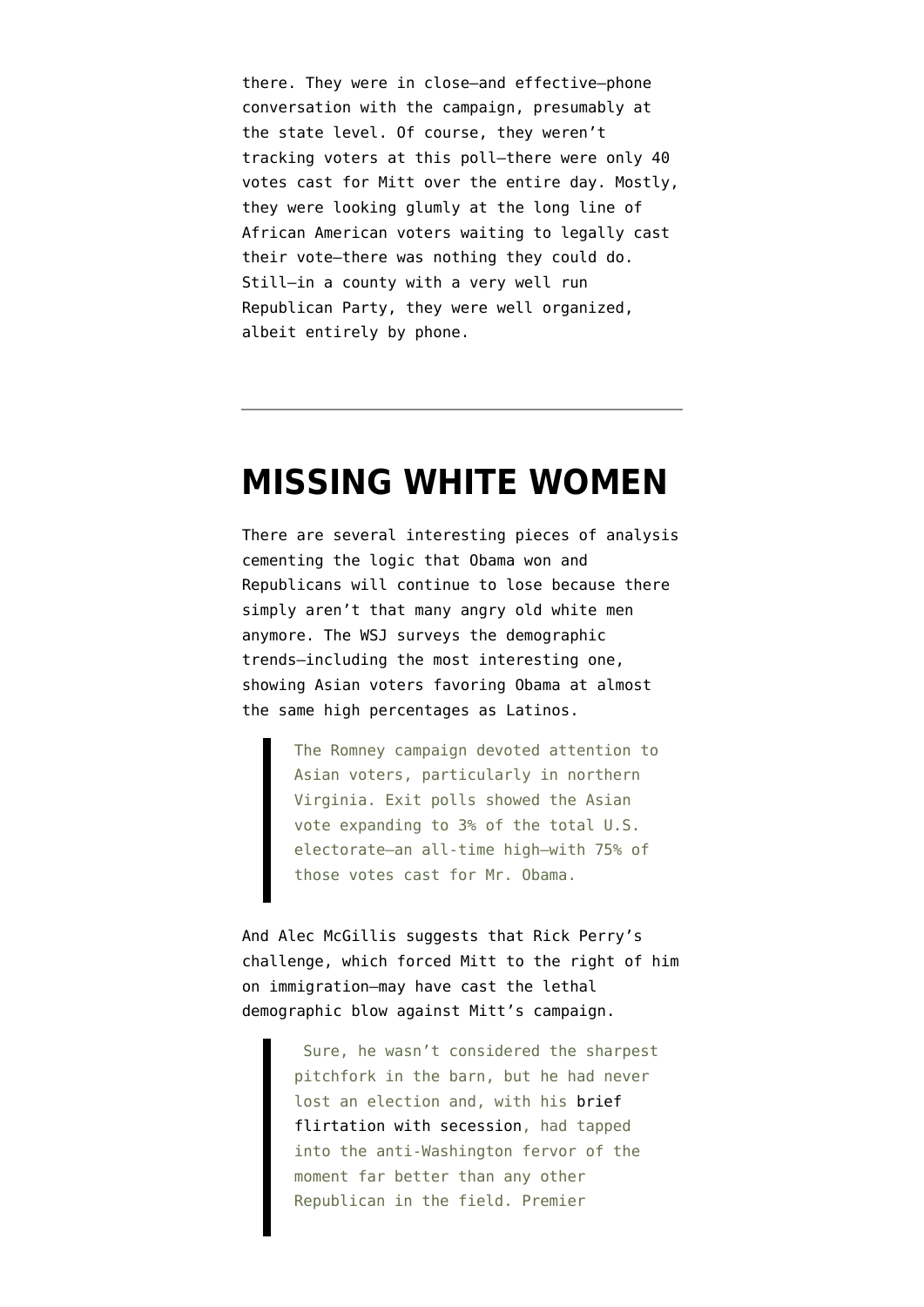national political magazines dispatched reporters to do[long profiles](http://www.tnr.com/article/politics/magazine/95448/rick-perry-texas-economic-development-funds) of him. And the frontrunner for the Republican nomination fatefully decided that Perry was such a threat to his prospects that he would … try to destroy him by running to his right on immigration.

Mitt Romney repeatedly attacked Perry for his support of in-state tuition for undocumented students at Texas colleges, [declaring at one debate](http://usatoday30.usatoday.com/news/politics/story/2011-09-22/gop-debate-florida/50518542/1) that it "made no sense at all" and running what was probably the nastiest ad of the primaries, a Web ad (since disappeared) that concluded with a clip of former Mexican president Vincente Fox praising Perry, as if that in and of itself was disqualifying.

#### [snip]

It was left to Perry to utter the defense that arguably sealed his fate even before his debate snafu: "If you say we should not educate children who come into our state … by no fault of their own, I don't think you have a heart."

But even as Romney was glorying in the move, its risks were plain to see. After vanquishing his foes amid a virtually all-white primary electorate, Romney was going to face a general election in which he could not afford to do worse than John McCain had with Hispanics—a 32 percent share. His harsh rhetoric was, for many voters, going to be inextricable with the litany of Republican callousness on the issue—[Tom](http://www.cfr.org/mexico/tancredo-tough-immigration-reform-essential-maintain-us-identity/p11141) [Tancredo,](http://www.cfr.org/mexico/tancredo-tough-immigration-reform-essential-maintain-us-identity/p11141) [Maricopa County Sherrif Joe](http://www.npr.org/templates/story/story.php?storyId=88002493) [Arpaio,](http://www.npr.org/templates/story/story.php?storyId=88002493)[Arizona's draconian anti-illegal](http://topics.nytimes.com/top/reference/timestopics/subjects/i/immigration-and-emigration/arizona-immigration-law-sb-1070/index.html) [immigration law](http://topics.nytimes.com/top/reference/timestopics/subjects/i/immigration-and-emigration/arizona-immigration-law-sb-1070/index.html) and its copycats in Alabama and elsewhere, and on and on. Hispanic Republicans [warned Romney to](http://www.huffingtonpost.com/2012/08/30/mel-martinez-warns-latino-vote-gop-minority-party_n_1844154.html) [cool it,](http://www.huffingtonpost.com/2012/08/30/mel-martinez-warns-latino-vote-gop-minority-party_n_1844154.html) but he blustered on.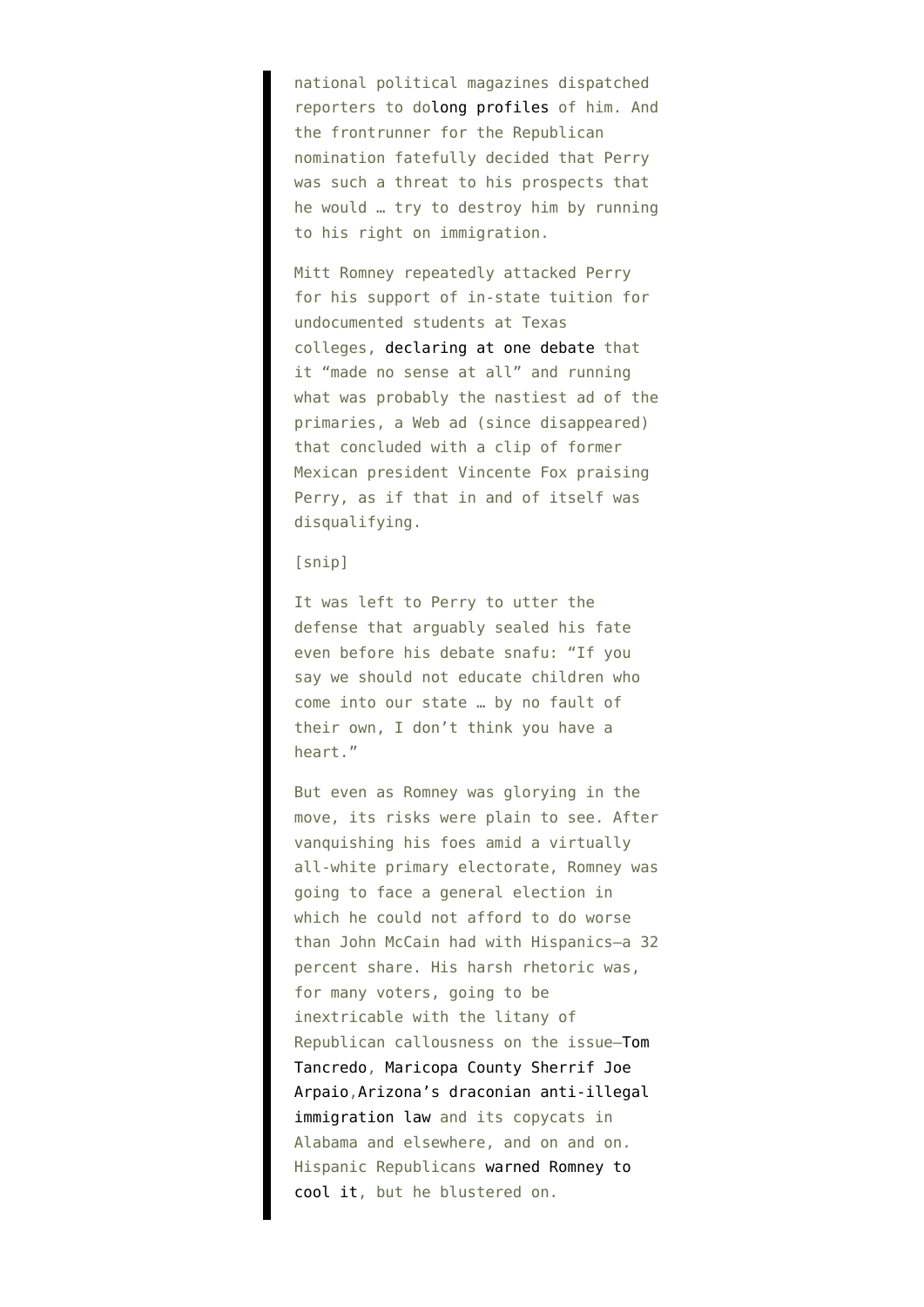But one of the most interesting demographic pieces comes from Sean Trende at RealClearPolitics, [showing](http://www.realclearpolitics.com/articles/2012/11/08/the_case_of_the_missing_white_voters_116106.html) that it wasn't so much that minorities swamped Mitt, but that white voters turned out at lower rates than in 2008.

> If we build in an estimate for the [growth of the various voting-age](http://www.census.gov/popest/data/intercensal/national/nat2010.html) [populations](http://www.census.gov/popest/data/intercensal/national/nat2010.html) over the past four years and assume 55 percent voter turnout, we find ourselves with about 8 million fewer white voters than we would expect given turnout in the 2008 elections and population growth.

> Had the same number of white voters cast ballots in 2012 as did in 2008, the 2012 electorate would have been about 74 percent white, 12 percent black, and 9 percent Latino (the same result occurs if you build in expectations for population growth among all these groups). In other words, the reason this electorate looked so different from the 2008 electorate is almost entirely attributable to white voters staying home. The other groups increased their vote, but by less than we would have expected simply from population growth.

And contrary to what you might think–certainly, what I thought, at first, as did Trende–this decline didn't come from evangelicals refusing to vote for a Mormon. At least in OH, they instead came from the poor rural areas of the state. That is, at least in OH, they appear to have been poor whites unwilling to vote for Obama but equally unwilling to vote for a rich douchebag like Romney.

> Where things drop off are in the rural portions of Ohio, especially in the southeast. These represent areas still hard-hit by the recession. [Unemployment](http://ohiolmi.com/laus/ColorRateMap.pdf) [is high](http://ohiolmi.com/laus/ColorRateMap.pdf) there, and the area has seen almost no growth in recent years.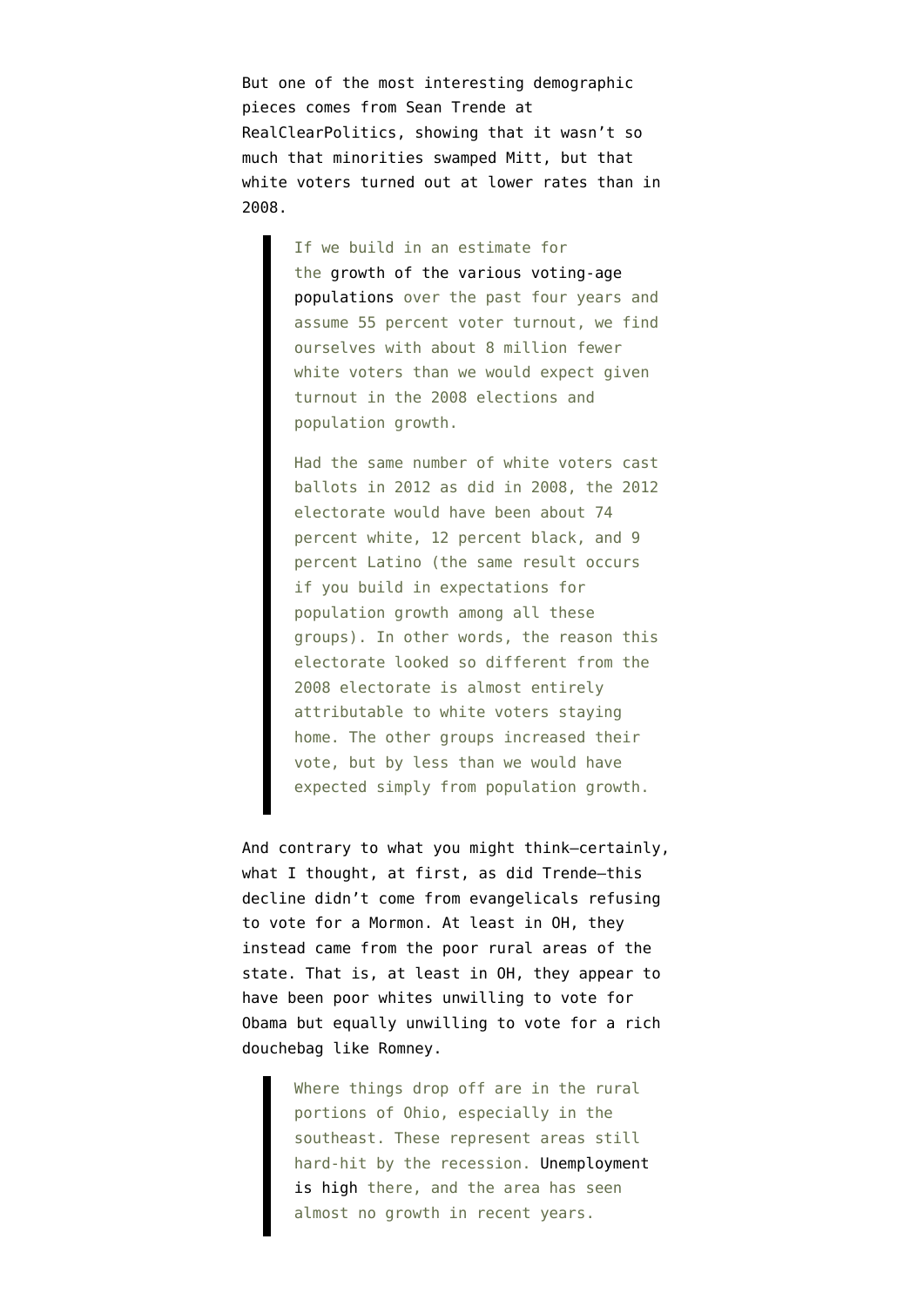My sense is these voters were unhappy with Obama. But his negative ad campaign relentlessly emphasizing Romney's wealth and tenure at Bain Capital may have turned them off to the Republican nominee as well. The Romney campaign exacerbated this through the challenger's [failure to articulate a](http://www.realclearpolitics.com/articles/2012/07/25/to_move_polls_romney_needs_to_go_positive_114903.html) [clear, positive agenda](http://www.realclearpolitics.com/articles/2012/07/25/to_move_polls_romney_needs_to_go_positive_114903.html) to address these voters' fears, and self-inflicted wounds like the "47 percent" gaffe. Given a choice between two unpalatable options, these voters simply stayed home.

Some of this resistance to Mitt showed up in interviews and polls. These people would likely have been resistant to Mitt even before he suggested they refused to take responsibility for their own lives.

But I also wonder whether some of the missing white women (and men) also got caught in a trap of the GOP's own devising. They, like poor people of color, are likely to have IDs at much lower rates than affluent and suburban whites. So it's possible that, in addition to refusing to vote for a rich douchebag, they also had the added difficulties imposed by Voter ID requirements.

That last bit is just my speculation, of course.

But the possibility that poor, predominantly rural, whites stayed home because of Mitt's arrogance and wealth–and perhaps because of his party's policies–suggests that poor white voters might realign in interesting ways at the same time as people of color change the electorate in more obvious ways.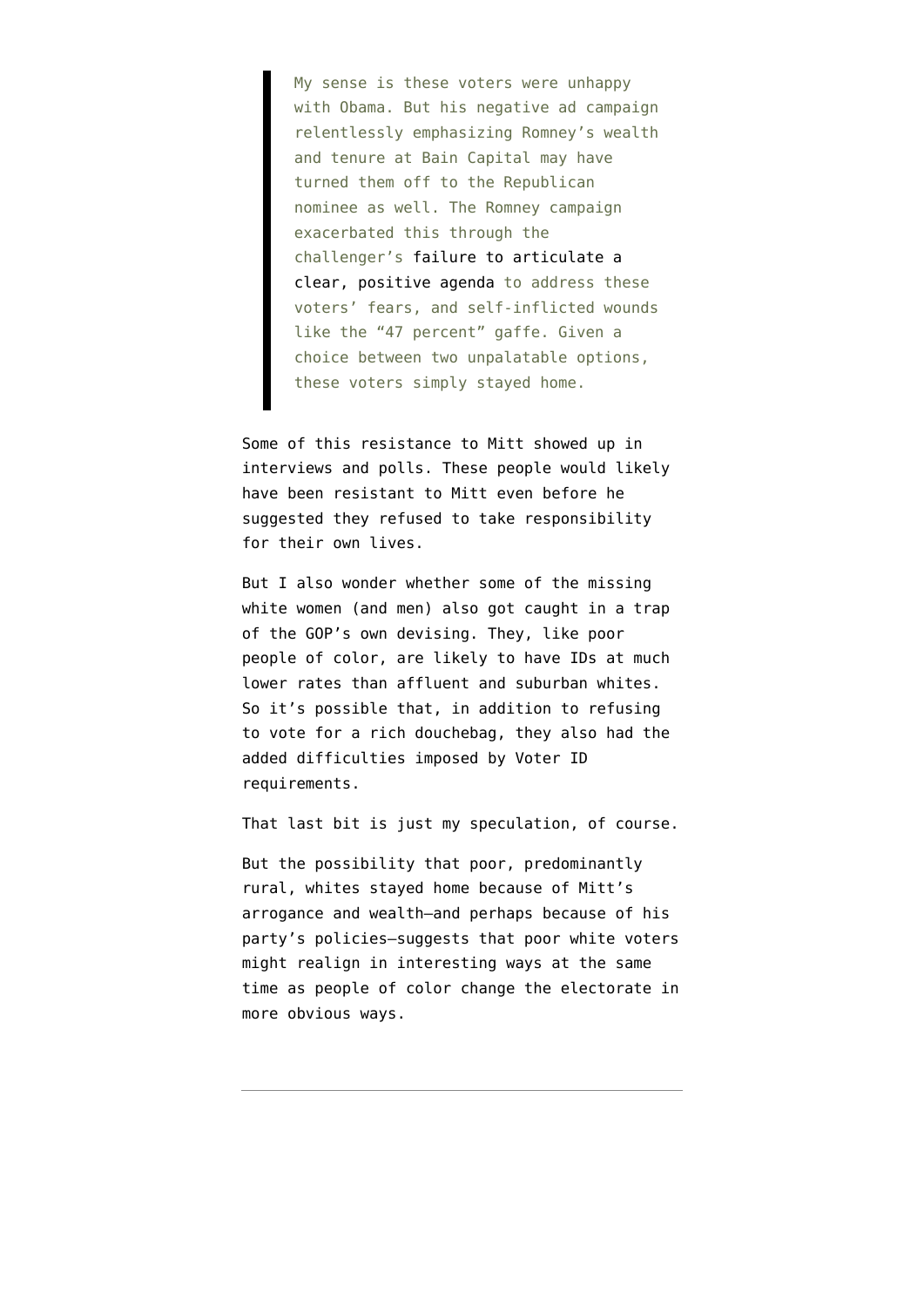### **[UPDATE FROM MIAMI-](https://www.emptywheel.net/2012/11/08/update-from-miami-dadistan-vote-counting-continues-into-third-day/)[DADISTAN: VOTE](https://www.emptywheel.net/2012/11/08/update-from-miami-dadistan-vote-counting-continues-into-third-day/) [COUNTING CONTINUES](https://www.emptywheel.net/2012/11/08/update-from-miami-dadistan-vote-counting-continues-into-third-day/) [INTO THIRD DAY](https://www.emptywheel.net/2012/11/08/update-from-miami-dadistan-vote-counting-continues-into-third-day/)**



z that "This is not a Third World country", his [intentionally small government](http://www.emptywheel.net/2012/11/07/miami-dade-republican-mayor-gimenez-shrinks-government-so-small-it-cant-conduct-election/) has now [entered](http://www.miamiherald.com/2012/11/07/v-fullstory/3086920/absentee-ballots-voting-delays.html) [into its third day of attempting to count](http://www.miamiherald.com/2012/11/07/v-fullstory/3086920/absentee-ballots-voting-delays.html) [ballots](http://www.miamiherald.com/2012/11/07/v-fullstory/3086920/absentee-ballots-voting-delays.html) from Tuesday's general election. While Miami-Dadistan is by no means the only jurisdiction where the election overwhelmed the resources on hand, it still stands out as the biggest example of the impact of the drive to cut taxes so low that a functional government cannot be sustained.

Dan Froomkin at HuffPo [pointed yesterday](http://www.huffingtonpost.com/2012/11/07/obama-long-lines-polls_n_2086291.html) to [data](https://docs.google.com/presentation/d/1TGQPrvxJ5ODgSPf4CL-aS1HKVmrzM4UF70gso4IUa1o/edit#slide=id.p69) [from Hart Research,](https://docs.google.com/presentation/d/1TGQPrvxJ5ODgSPf4CL-aS1HKVmrzM4UF70gso4IUa1o/edit#slide=id.p69) reproduced in the figure here, that shows minorities and Democrats disproportionately across the country faced longer waiting times to vote. A picture is beginning to emerge, though, showing that efforts by authorities to suppress minority votes actually provides stronger incentives to stand in the excessively long lines and vote anyway, providing the best sort of revenge.

As Froomkin also pointed out, despite Barack Obama mentioning in his victory speech that "We have to fix that" regarding the long lines, one of the best mechanisms for a Federal response to the problems has been gutted, as the Washington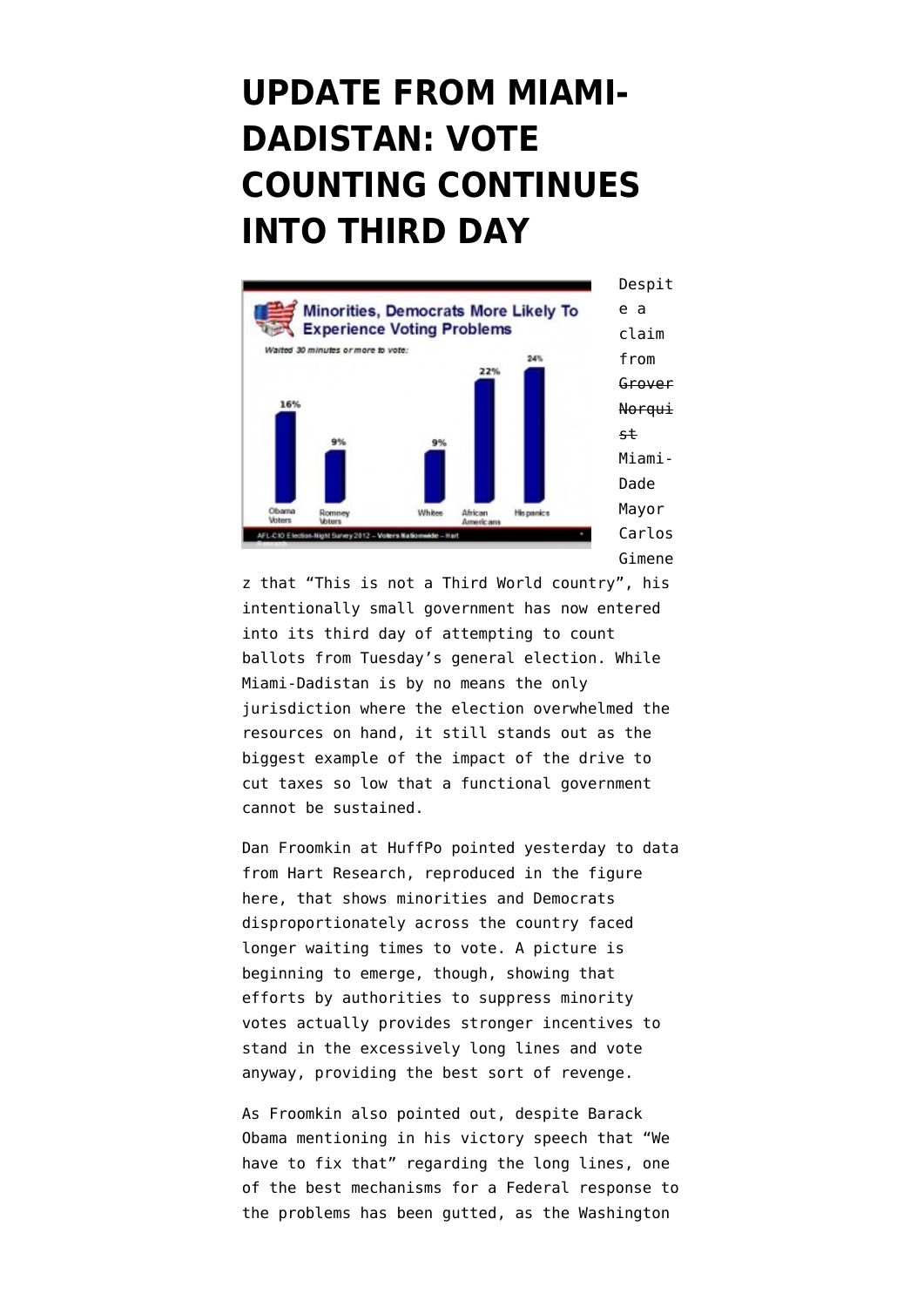Post has noted that the Election Assistance Commission, put into place after the 2000 voting fiasco, is a [zombie commission](http://www.washingtonpost.com/blogs/in-the-loop/post/a-zombie-voting-commission/2012/09/10/d299df0a-fb52-11e1-b2af-1f7d12fe907a_blog.html) that has no appointed members. Obama's Justice Department is well aware of the organized efforts by many Republican governors to suppress minority voting through overzealous purging of voting rolls, so there is no excuse for the Obama administration allowing the commission to be depopulated prior to the election.

But to return to the Fiasco in Florida, the [Miami CBS station](http://miami.cbslocal.com/2012/11/07/additional-planning-may-have-eased-election-day-delays/) posed the obvious question to election authorities there:

> In September, CBS4 News was the first to report on the long ballot and the potential effect it may have during the election.

"There will be lines," Supervisor of Elections Penelope Townsley said at the time.

CBS4 News put the ballot to the test on October 25th and found that taking 30 minutes to complete it would not be unusual.

/snip/

"Did you ever have any indication on how long it was going to take someone, an average time, that it was going to take," [Reporter David] Sutta asked.

"No, actually not," replied Gimenez.

When asked if they ever worked out an average time it would take voters to fill out the forms, [Deputy Supervisor of Elections Christina] White said they didn't have one.

Another indicator of the third world status of the Miami-Dade government is the state of denial in which they are operating. Despite making Florida once again a global laughingstock for its inability to conduct an election, we see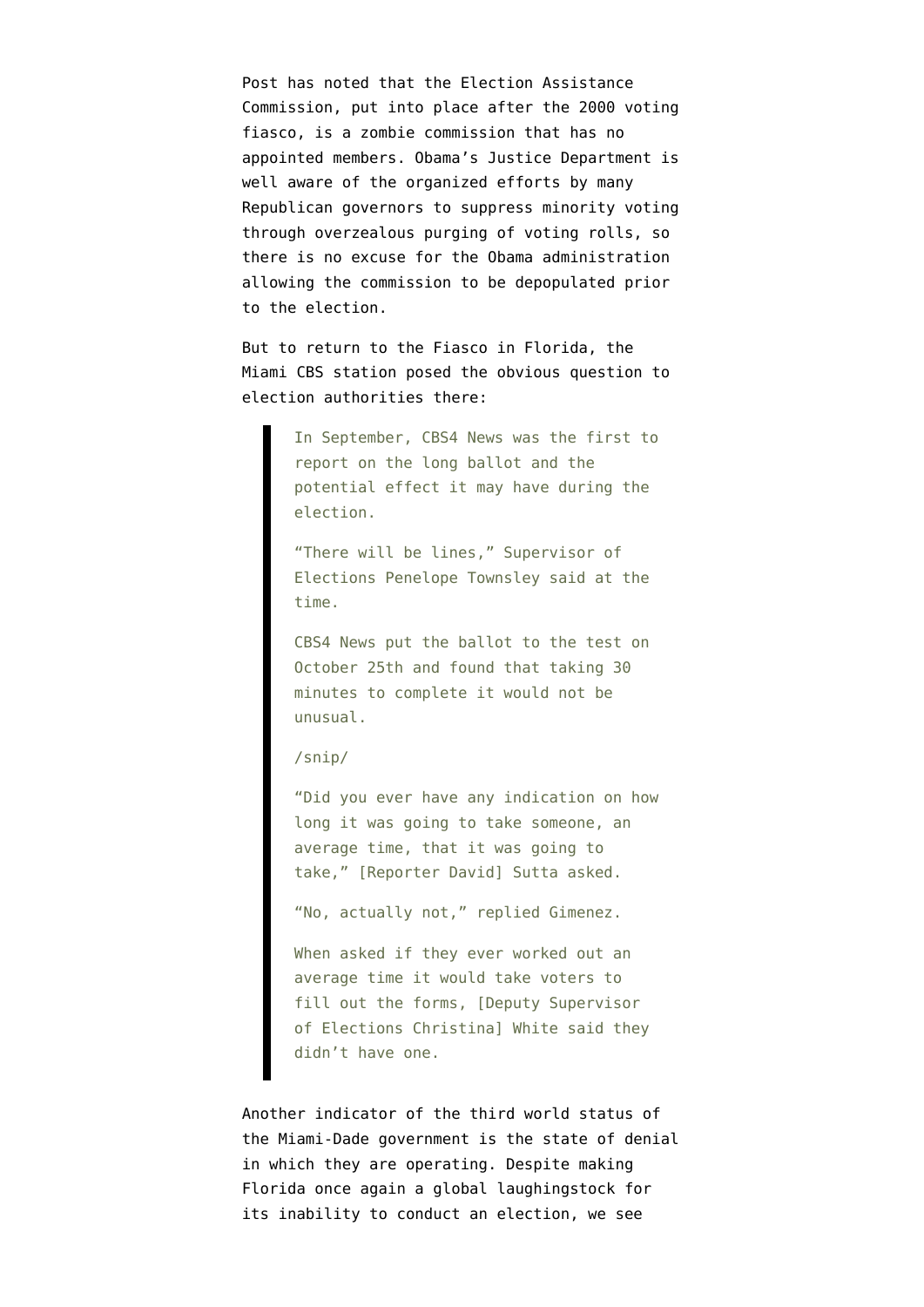The fallout left Florida the final muchmocked but blank spot on the longdecided Electoral College map.

Elections supervisors and Miami-Dade Mayor Carlos Gimenez acknowledged a range of problems at a "handful" of sites — topped by a lengthy ballot and poorly organized precincts. But they also argued that no more than a halfdozen of the county's 541 polling places experienced severe waits, including the Brickell Avenue area of downtown Miami, West Kendall, Country Walk, Goulds and Homestead.

Deputy supervisor of elections Christina White defended the county's overall handling of the election, noting that 90 percent of precincts were closed by 10:45 p.m.

"We think Election Day was largely a success,'' she said.

One claim in the Herald article cited above is that the Brickell Avenue site consolidated a number of precincts so that more people could vote at a site they were familiar with. But I already noted that Florida did a poor job generally in notifying people that they had been changed into new precincts, as I got a surprise [when I went to vote in the August primary.](http://www.emptywheel.net/2012/08/14/changing-voters-to-new-precincts-with-poor-notification-new-vote-suppression-tactic-in-florida/) On Tuesday, [Carol Rosenberg tweeted](https://twitter.com/carolrosenberg/status/265862819797409792) the fate of at least one Miami resident who stood in line two hours only to learn that he had been changed to a different voting site.

While Miami-Dadistan has not yet sunk to the levels of incompetence and fraud seen in the [2010 Afghanistan election,](http://www.nytimes.com/2010/10/18/world/asia/18kabul.html?pagewanted=all&_r=0) we can only wonder if they are just a tax cut or two away from being there.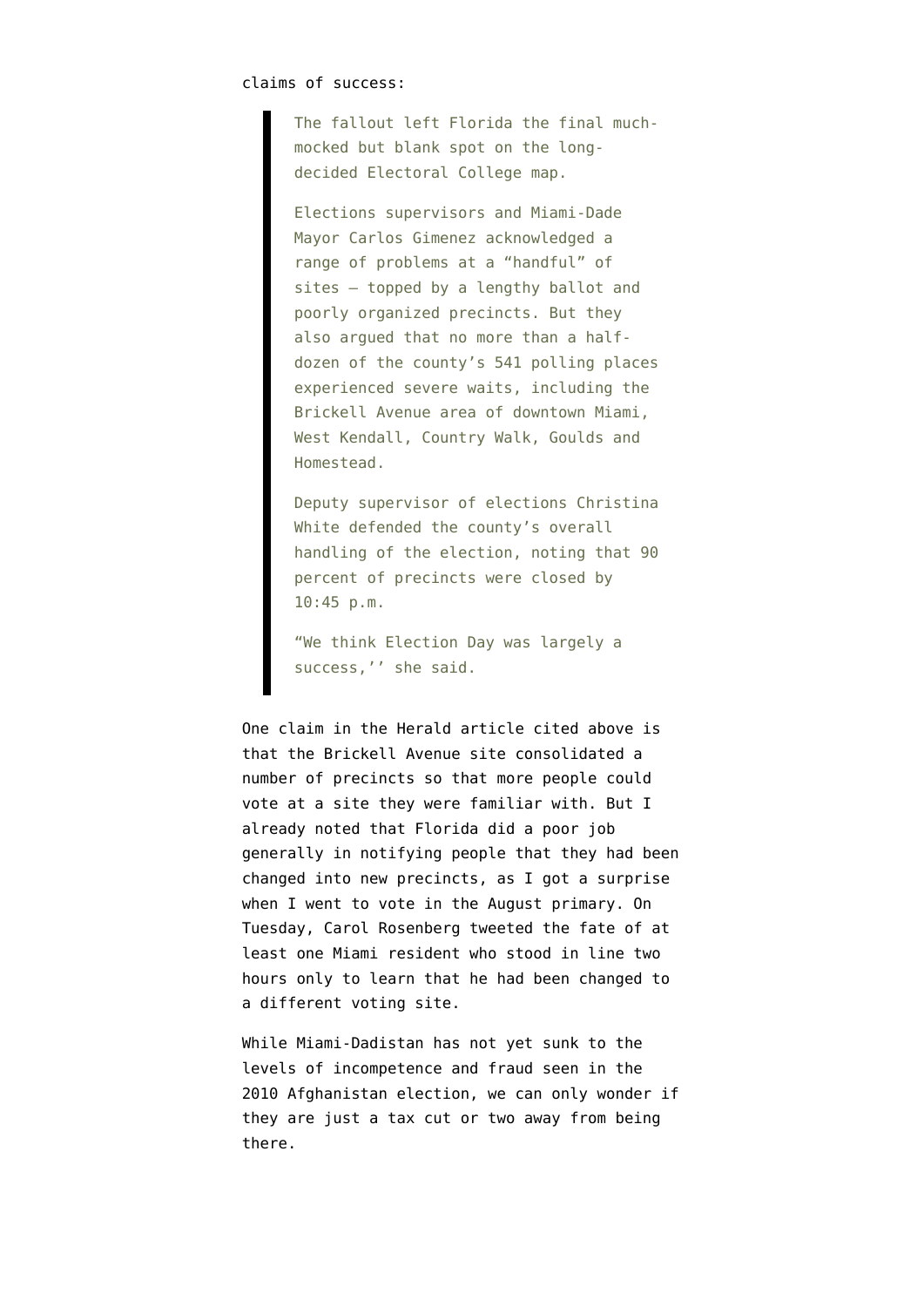## **[GOP PAYS THE PRICE](https://www.emptywheel.net/2012/11/07/gop-pays-the-price-for-authoritarianism-will-they-respond/) [FOR](https://www.emptywheel.net/2012/11/07/gop-pays-the-price-for-authoritarianism-will-they-respond/) [AUTHORITARIANISM–WIL](https://www.emptywheel.net/2012/11/07/gop-pays-the-price-for-authoritarianism-will-they-respond/) [L THEY RESPOND?](https://www.emptywheel.net/2012/11/07/gop-pays-the-price-for-authoritarianism-will-they-respond/)**

As a number of people[–particularly](http://www.freerepublic.com/focus/f-news/2956105/posts) [conservatives](http://www.freerepublic.com/focus/f-news/2956105/posts)–started to realize last night, Gary Johnson may have played spoiler for Mitt Romney in FL. Here are the [current results](http://enight.elections.myflorida.com/FederalOffices/President/) from FL:

Mitt: 4,096,439 Obama: 4,143,534

Difference: 47,095

Johnson: 43,673

Johnson's totals wouldn't quite have been enough to eliminate the current margin, but (assuming Johnson drew mostly from Mitt voters), it made a big difference.

Assuming once FL [gets around to finalizing their](http://www.emptywheel.net/2012/11/07/miami-dade-republican-mayor-gimenez-shrinks-government-so-small-it-cant-conduct-election/) [count](http://www.emptywheel.net/2012/11/07/miami-dade-republican-mayor-gimenez-shrinks-government-so-small-it-cant-conduct-election/) Obama wins this thing, Mitt will have lost, in part, because of Johnson's success.

The Nader effect, come home to roost for the GOP.

So in addition to being nicer to non-Cuban Latinos and African Americans, to win FL, Mitt presumably would have had to be more attractive to libertarians. While I doubt Mitt Romney was ever going to come out for pot legalization, he also has a bunch of scary authoritarian advisors–the likes of Cofer Black–who might be unappealing to libertarian minded Republicans.

Mind you, I suspect the GOP will respond to such a scenario (if it does come about) in much the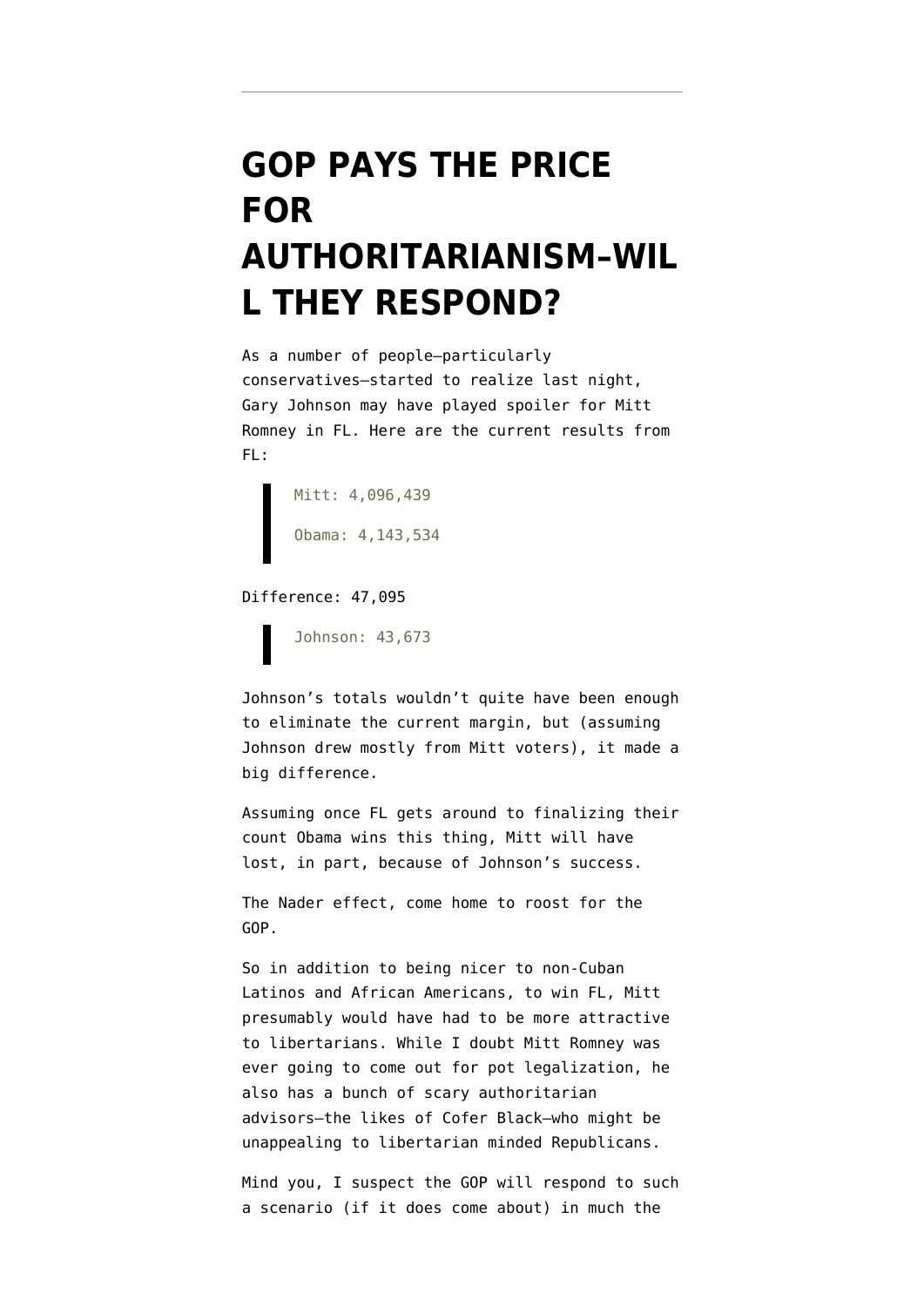same way as the Democrats did after 2000: with a lot of angry recriminations but no thought about being more responsive to the constituency that ditched the party. Not only has the GOP come to love them some big government authoritarianism, but they're going to have a hard enough time trying to make the party less racist.

Still, Johnson's success in FL may provide some pressure for both parties to take civil liberties more seriously.

## **[MIAMI-DADE](https://www.emptywheel.net/2012/11/07/miami-dade-republican-mayor-gimenez-shrinks-government-so-small-it-cant-conduct-election/) [REPUBLICAN MAYOR](https://www.emptywheel.net/2012/11/07/miami-dade-republican-mayor-gimenez-shrinks-government-so-small-it-cant-conduct-election/) [GIMENEZ SHRINKS](https://www.emptywheel.net/2012/11/07/miami-dade-republican-mayor-gimenez-shrinks-government-so-small-it-cant-conduct-election/) [GOVERNMENT SO SMALL](https://www.emptywheel.net/2012/11/07/miami-dade-republican-mayor-gimenez-shrinks-government-so-small-it-cant-conduct-election/) [IT CAN'T CONDUCT](https://www.emptywheel.net/2012/11/07/miami-dade-republican-mayor-gimenez-shrinks-government-so-small-it-cant-conduct-election/) [ELECTION](https://www.emptywheel.net/2012/11/07/miami-dade-republican-mayor-gimenez-shrinks-government-so-small-it-cant-conduct-election/)**



Grover Norquist must be very proud of Miami-Dade Mayor Carlos Gimenez (R), who has shrunk the county government to a size at which it cannot conduct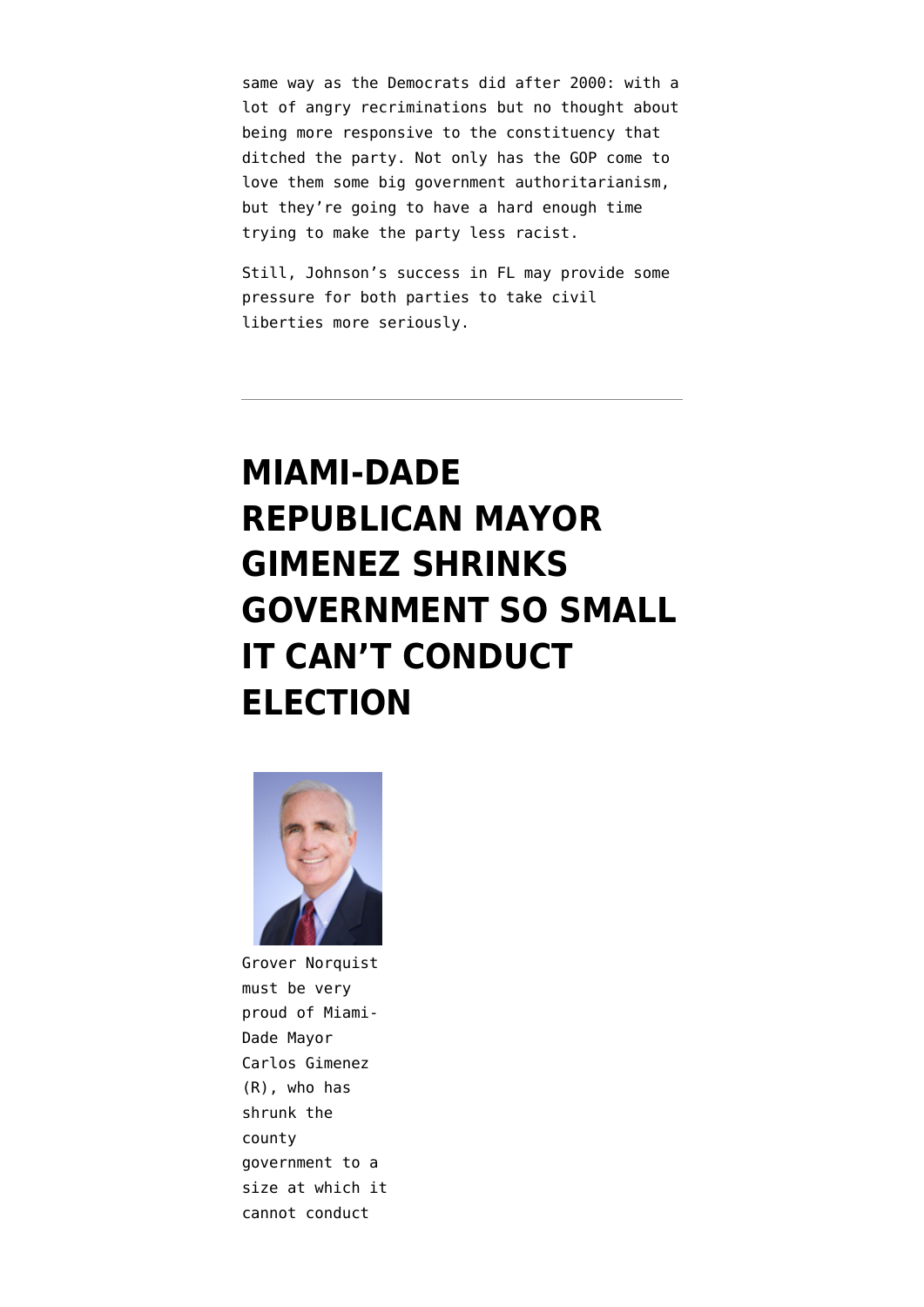an election.

The electoral maps showing Barack Obama's reelection should be complete now, but Florida once again has embarrassed itself completely by being unable to conduct an election. Fortunately, this time the outcome of the election does not hinge on Florida's 29 electoral votes and only one county appears to be the problem instead of several counties languishing in chaos.

Miami-Dade County has announced that it will not have final election results until Wednesday afternoon. The [reports on how the election was](http://www.miamiherald.com/2012/11/06/v-fullstory/3084088/polls-open-in-south-florida.html) [handled in parts of the county are truly ugly](http://www.miamiherald.com/2012/11/06/v-fullstory/3084088/polls-open-in-south-florida.html), as voters in some precincts faced waits of seven hours throughout the day:

> The wait at the UTD Tower in Brickell exceeded six hours throughout the day. Even voters who arrived before the polls opened at 7 a.m. found themselves stuck in a seemingly endless line. At closing time, hundreds remained to cast their ballots.

Poll watchers said the precinct was understaffed and poorly organized.

For one, poll workers had trouble finding voters' names in the hard-copy registry because two precincts (and six sub-precincts) were voting at one location.

"This is the worst excuse for a precinct I've ever seen,'' said Manuel E. Iglesias, a volunteer attorney for the Romney campaign.

Of the eight ballot scanners, only two were working. Only two people were able to vote at any one time, he said.

Alexandra Lange, a 50-year-old Brickell resident, waited more than six hours to fill our her ballot. She left the polling place irate.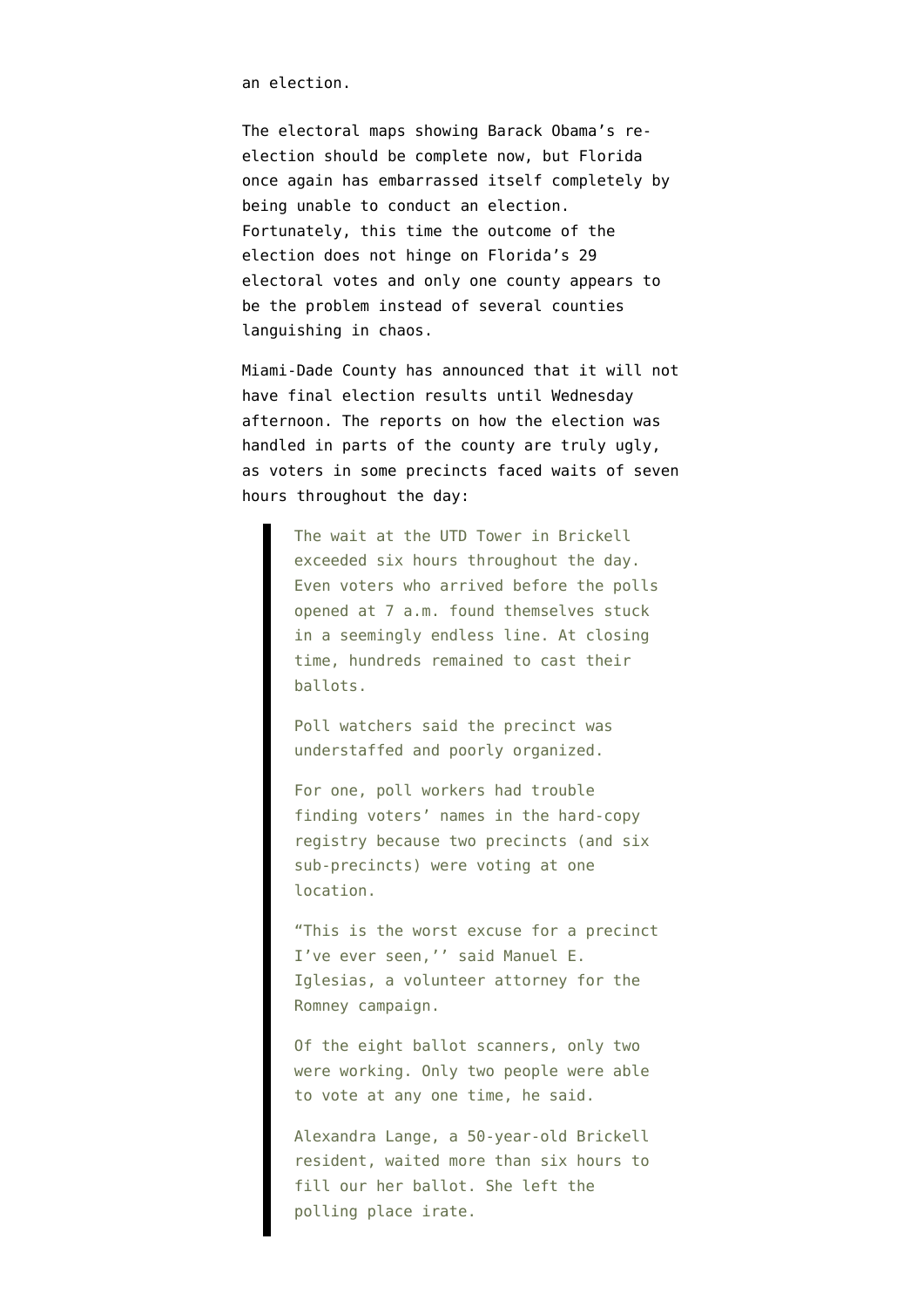"This is a mess,'' she said. "There is a bottleneck at the door. It is chaos.''

Chaos due to small government would seem to be the goal of Miami-Dade Mayor Carlos Gimenez. From [his own biography at the county's website,](http://www.miamidade.gov/biographies/mayor.asp) we see that he wishes to define himself in terms of tax cuts and small government:

> Mayor Gimenez brings decades of invaluable public service experience to the post, and continues to pursue a set of clearly defined priorities that reflect both his governing philosophy and the challenges of the current economic environment. After successfully championing the largest tax cut in County history during his first year in office, due to a special election, his priorities remain reducing the burden on taxpayers and shrinking the size of government, while preserving essential public safety services and programs for seniors and children.

It would seem that conducting an election does not fit into Mayor Gimenez' definition of an essential government function. Grover Norquist must be very proud of him.

#### **[LET MITT ROMNEY GO](https://www.emptywheel.net/2012/11/06/let-mitt-romney-go-bankrupt/) [BANKRUPT](https://www.emptywheel.net/2012/11/06/let-mitt-romney-go-bankrupt/)**

Because he just lost this race.

Our country hates hates hates industrial policy. But industrial policy just re-elected a President.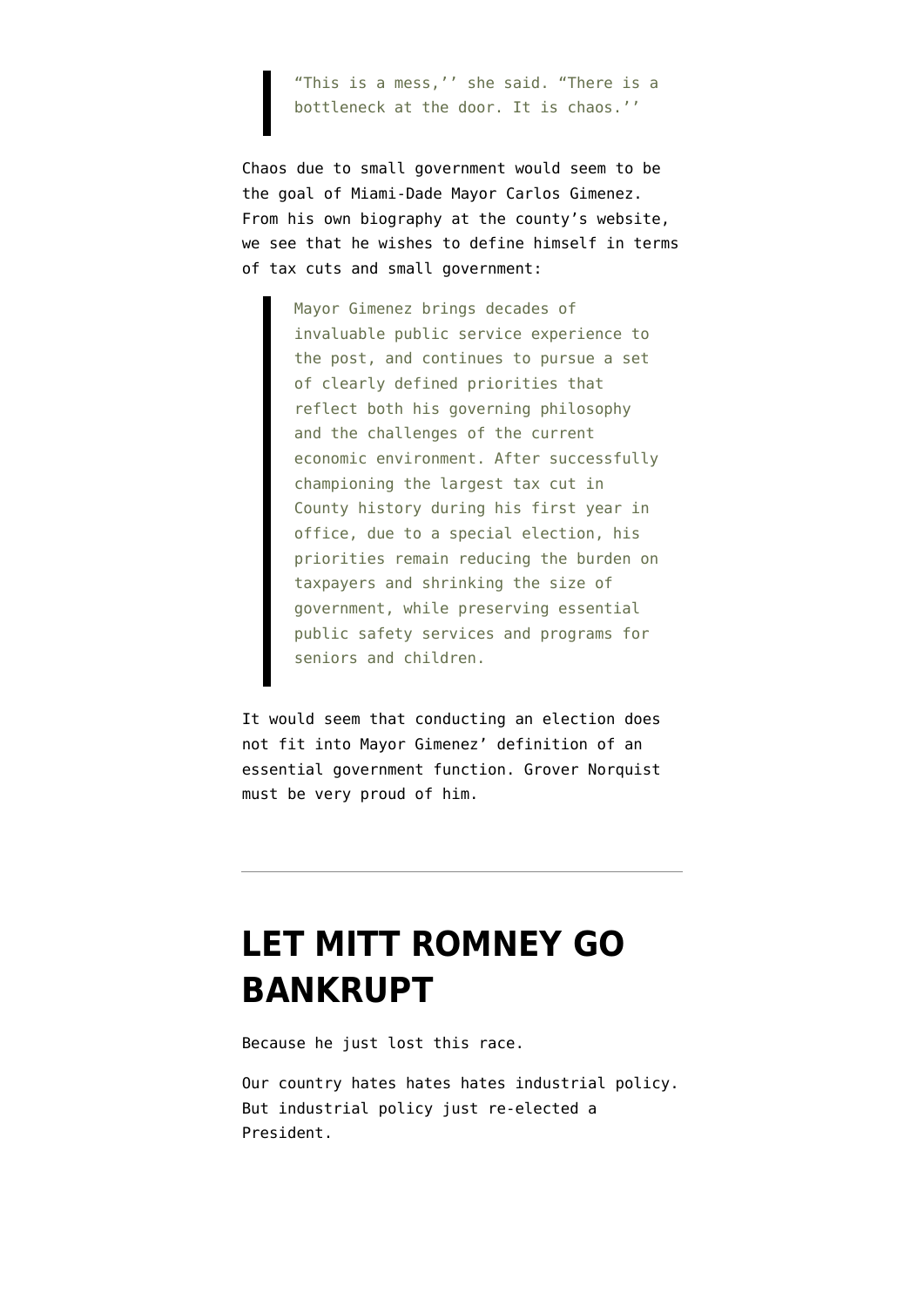#### **[ON THE GROUND](https://www.emptywheel.net/2012/11/06/on-the-ground-turnout-in-mi-feels-like-it-did-in-2008/) [TURNOUT IN MI FEELS](https://www.emptywheel.net/2012/11/06/on-the-ground-turnout-in-mi-feels-like-it-did-in-2008/) [LIKE IT DID IN 2008](https://www.emptywheel.net/2012/11/06/on-the-ground-turnout-in-mi-feels-like-it-did-in-2008/)**

I just finished a 7 hour voter protection shift in Grand Rapids MI. The precinct compares reasonably well with the Detroit precinct I worked in in 2008: both are low turnout predominantly African American precincts. The 2008 precinct also has a significant number of Latinos, many primarily Spanish speakers. This one is almost entirely African American. This one is probably 3 times larger by number.

Turnout this year was running just behind or equal to turnout in my own precinct, which is predominantly white working class though it includes the affluent downtown condo dwellers. My own precinct also has more voting booths and far more space to work with, to keep people out of the cold and moving as quickly as possible.

If the precinct manages to keep the flow going, can manage the post-work rush, and doesn't lose people waiting in the cold (we were squeezing about 90 people in line inside, but they won't be able to maintain that tonight), the precinct will have 20-40% more turnout than the precinct head predicted, in one of the larger precincts in the city. Immediately adjacent precincts–at which there were terrible lines in 2008–voted 96% for Obama in 2008.

We lost a few people to waiting in line today (I'd say there is a higher rate of employment than the precinct I worked in Detroit in 2008), some of whom missed their voting window before they started a 12-hour work shift. Some people will arrive at work about 20 minutes late because they waited in long lines. We struggled to juggle the number of disabled people in the precinct, though we ultimately got a system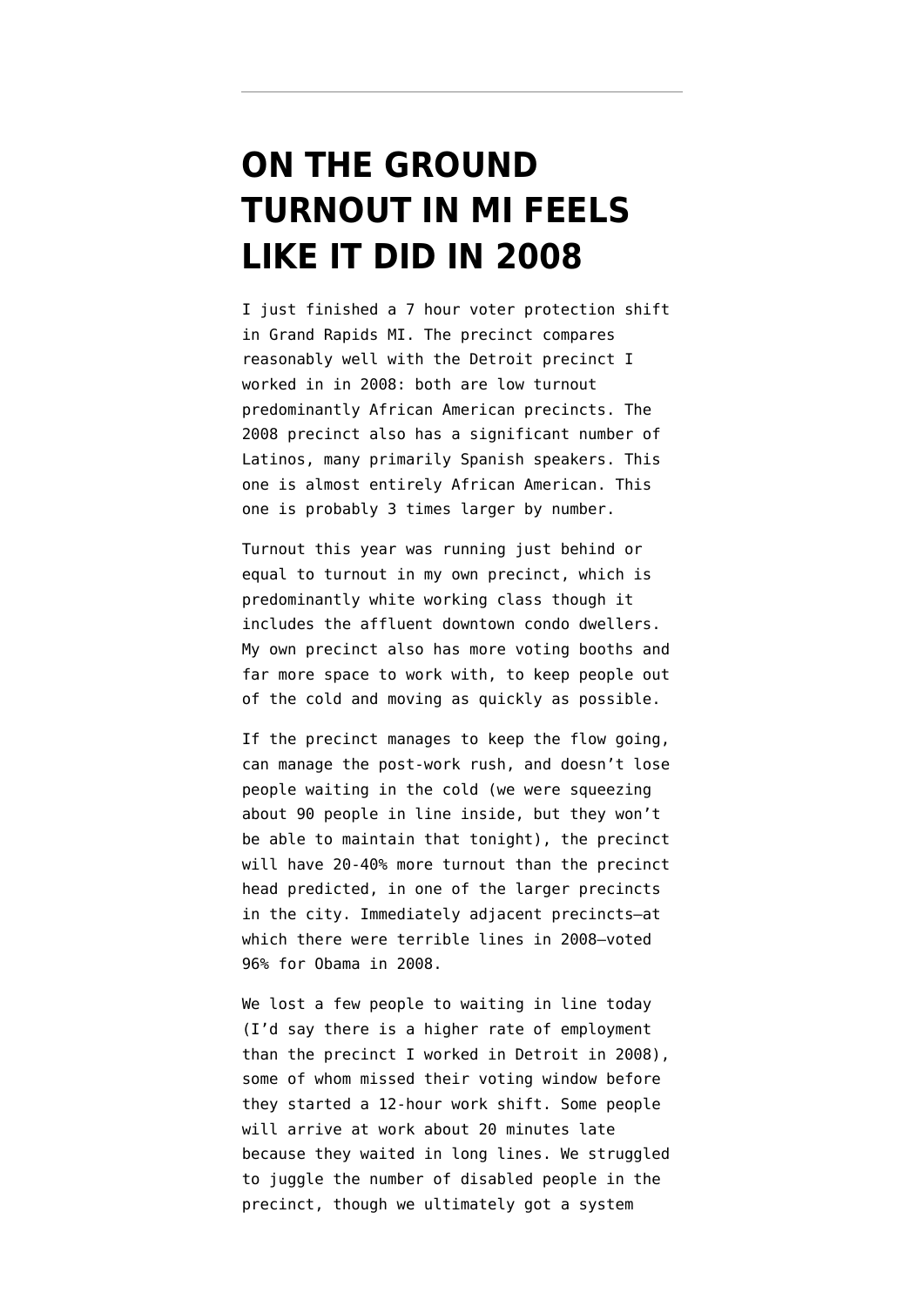worked out so they could wait while seated.

I'm most worried about supplies. The precinct had two or three fewer voting booths than my whiter precinct, we ran out of pens once already, and things like ink was running low.

The other biggest problem we had–and it was a problem–is the disinformation that has been spread about straight ticket. A number of people had heard incorrect rumors that a straight ticket vote doesn't register a vote for President. Some people asked and got their questions corrected before voting. Others, however, spent the time to fill in every bubble on the (presumably Democratic side) "just to be sure," they said. And there were a fair number of spoiled (which would happen if someone marked both Obama and straight ticket Democratic).

The lines in this neighborhood won't get as terrible as they were in 2008, I hope. But disinformation like the straight ticket rumor works to slow down voting too.

All that said, there was a great deal of good will about voting in general (with more than a few voters talking about the civil rights struggle). And a pretty significant number of first time and/or under 21 voters.

## **[ADIOS ARPAIO – THE](https://www.emptywheel.net/2012/11/05/adios-arpaio-the-fiscal-and-legal-case-for-removal-of-sheriff-joe/) [FISCAL AND LEGAL CASE](https://www.emptywheel.net/2012/11/05/adios-arpaio-the-fiscal-and-legal-case-for-removal-of-sheriff-joe/) [FOR REMOVAL OF](https://www.emptywheel.net/2012/11/05/adios-arpaio-the-fiscal-and-legal-case-for-removal-of-sheriff-joe/) [SHERIFF JOE](https://www.emptywheel.net/2012/11/05/adios-arpaio-the-fiscal-and-legal-case-for-removal-of-sheriff-joe/)**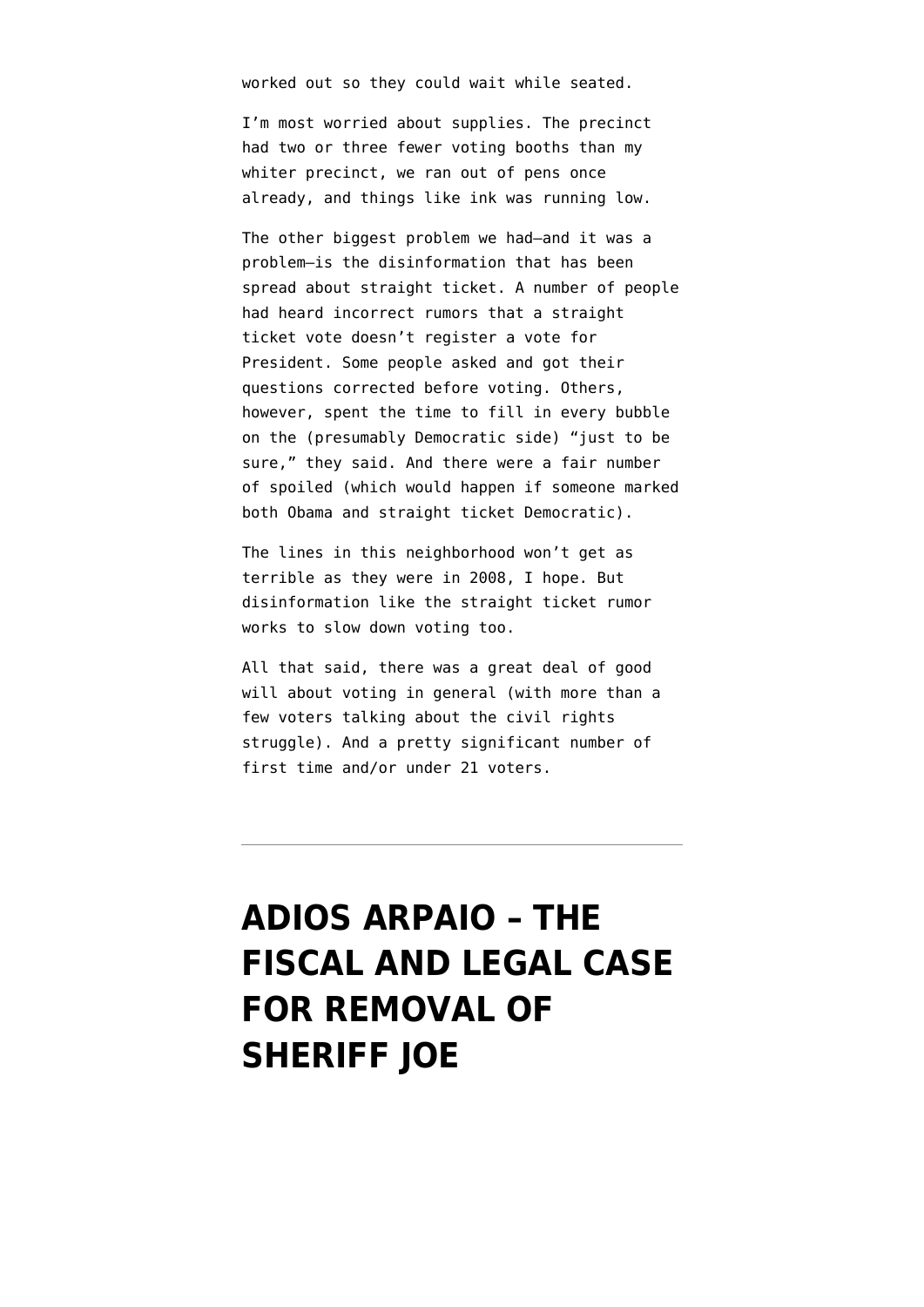

America, indeed the nation, is in a financial and legal moribund lurch. No longer, if there ever was, is there taxpayer money

and ethics left on balance to be wasted on entrenched politicians sucking at our tit. You say your's is the worst? Well, then you do not live in Maricopa County Arizona, the home of Sheriff Joe Arpaio.

It is time for Sheriff Joe to go. [ADIOS ARPAIO!](http://www.adiosarpaio.com/) There is a fiscal, legal and moral case to do so.

My friend [Tim Murphy, of Mother Jones](http://www.motherjones.com/politics/2012/11/sheriff-joe-arpaio-paul-penzone-election-steven-seagal), laid out the "bizarre" freak show nature of Arpaio's current reelection campaign in superb detail. But only part of the story was told, understandable as there is SO much to tell in the Arpaio saga. Here is the rest of, or at least some of the rest of, the story.

Joe Arpaio did not magically come to be Sheriff of Maricopa County. It happened because the two previous occupants of the Sheriff's Office were, shall we say, problematic on their own. There was Dick Godbehere, who was, prior to being Sheriff of the fourth largest county in the United States, literally a [lawn mower repairman.](http://www.phoenixnewtimes.com/1993-11-24/news/what-part-of-a-horse-s-anatomy-is-joe-arpaio/) No, I kid you not. And he served with the same level of sophistication you would expect of a lawn mower repairman.

Then came Tom Agnos, who was supposed to return "professionalism" to the Maricopa County Sheriff's Office (MCSO). But Agnos was a subservient Sun City resident who led the MCSO into not just the biggest cock-up in Maricopa county law enforcement history, but one of national and international proportion. The [Buddhist Temple Murder Case](http://www.trutv.com/library/crime/criminal_mind/forensics/buddhist_temple/index.html) where nine buddhist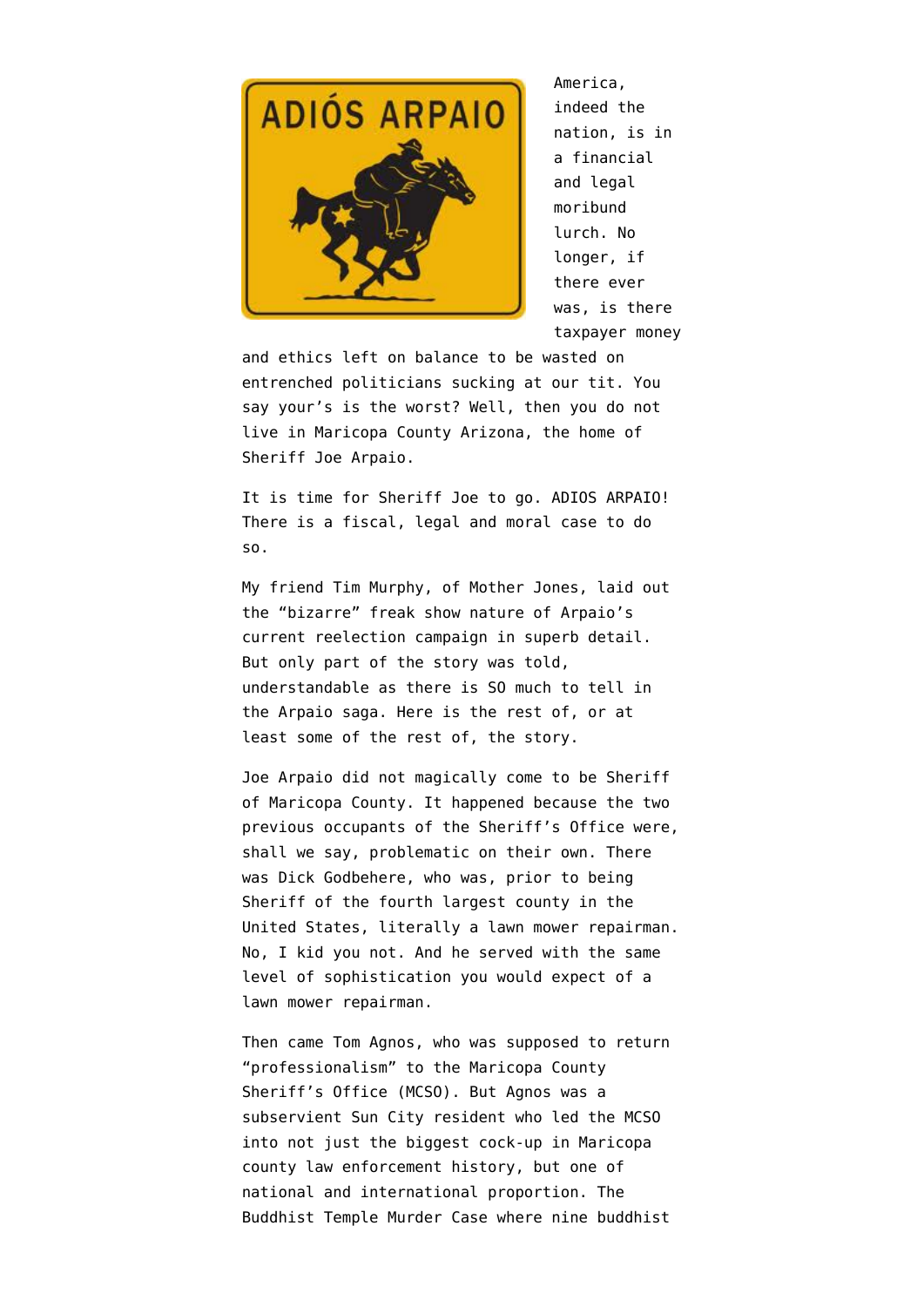monks and acolytes were lined up and shot in the back of the head, execution style, at the Wat Promkunaram Buddhist Temple on the west side of Phoenix.

It was out of the Buddhist Temple Murders Joe Arpaio came to be. A group of prominent Phoenix trial attorneys, both criminal and civil, wanted an alternative to Tom Agnos and the whitewashing coverup he was conducting on one of the [greatest](http://www.azcentral.com/arizonarepublic/local/articles/2011/08/14/20110814buddhist-temple-murders-west-valley-impact.html) [coerced false confession cases in world history.](http://www.azcentral.com/arizonarepublic/local/articles/2011/08/14/20110814buddhist-temple-murders-west-valley-impact.html) The group of trial lawyers coalesced around the upstart primary candidacy of a local travel agent with a colorful background. Yep, one Joseph Arpaio.

Joseph Arpaio promised that initial group of trial lawyers he would clean up the MCSO, release the damning internal report of the gross misconduct that had occurred in the Temple Murder Case under Tom Agnos, which lead to at least four false and heinously coerced confessions, and that he would refuse, under all circumstances, to serve more than one term in office. It was a promise made and, obviously, a promise long ago broken.

fair, Arpaio did releas e the intern al report on the Temple Murder

To be



Case, which led to five plus million dollar settlement for some of the most wrongfully arrested souls in American history. But with that promise kept within a short time of taking office, Joe Arpaio breached the solid promise he made to the people who gave him the seed funding carrying him into office. And Arpaio has made a mockery of his word, as a man, ever since by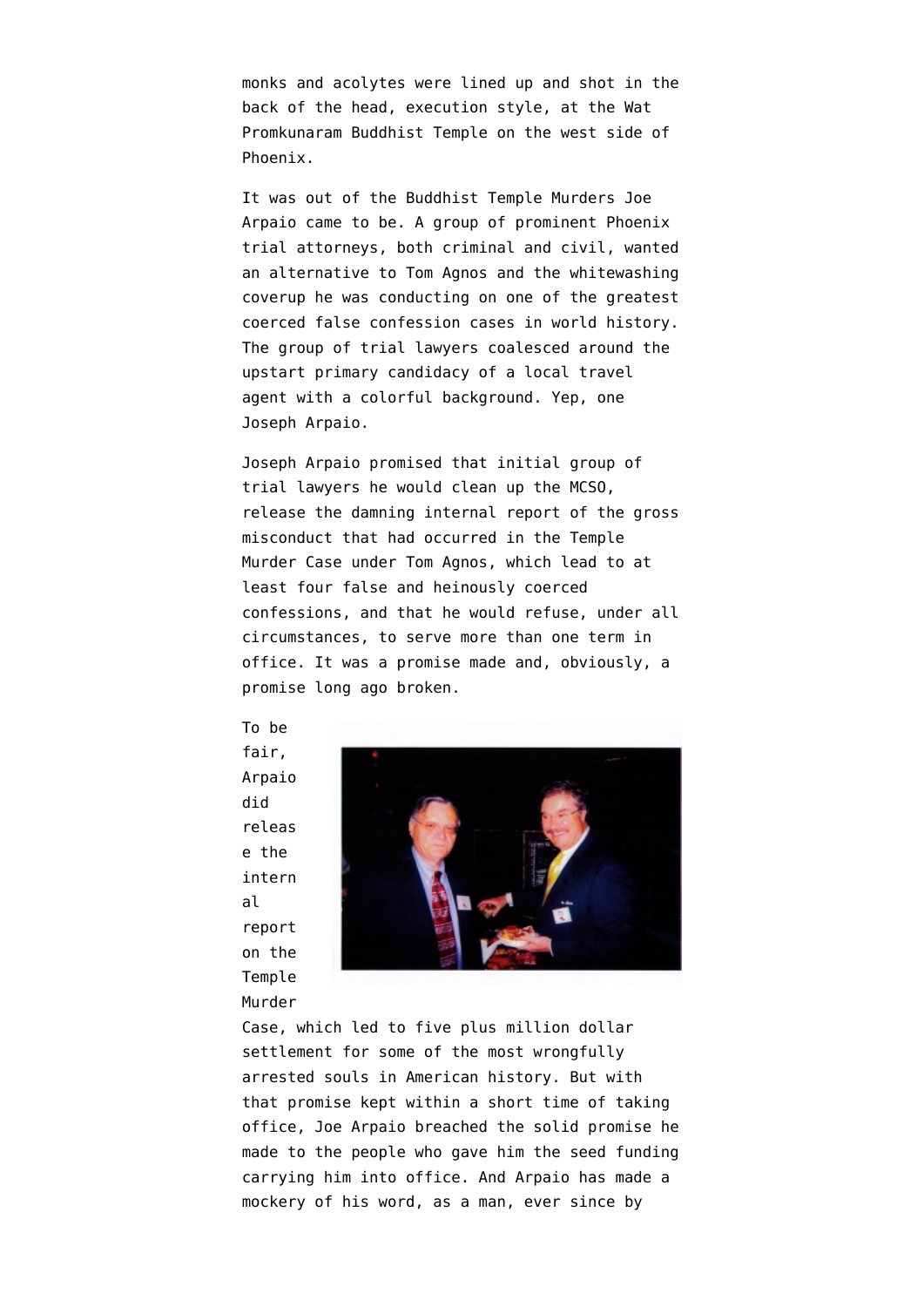repeatedly running for office and sinking Maricopa County into depths of depravity and fiscal distress beyond comprehension, from the vantage of the MCSO.

Arpaio's false pretenses to get elected have turned into the fodder of liability for the county he was supposedly elected to serve and protect.

How deep has Arpaio's liability effected the taxpayers, and residents, of Maricopa County? To the tune of [at least \\$50 Million dollars.](http://www.emptywheel.net/wp-content/uploads/2012/11/HeinousLossesDueToArpaio.pdf) AT LEAST. Because that figure not only does not count the costs of defense, and they are usually astronomical in the larger cases against Arpaio, because he never admits responsibility, but also does not consider Maricopa County is self insured and may not, necessarily, publicly disclose all smaller payouts. There may, or may not, be a lot more payout, or a lot more, we just don't know.

So, what is the ledger to date? Here it is is in all its sick glory. [\\$50 Million dollars of](http://www.emptywheel.net/wp-content/uploads/2012/11/HeinousLossesDueToArpaio.pdf) [unnecessary payout,](http://www.emptywheel.net/wp-content/uploads/2012/11/HeinousLossesDueToArpaio.pdf) all because of a man, who promised, and who was initially sponsored, and brought to election, by a group who wanted change and the diametric opposite of what came to be.

Here is the worse part: the [\\$50 Million figure](http://www.emptywheel.net/wp-content/uploads/2012/11/HeinousLossesDueToArpaio.pdf) is, by all appearances, devoid of the real and hard actual costs of defending all the action on which payout was made in that spreadsheet. Hard costs are known in the legal world as attorney fees, court costs, expert witness fees, service costs, evidentiary laboratory fees – in short, fees that can add up to millions in, and among, themselves, irrespective of the underlying root liability payouts. In short, the [\\$50 Million](http://www.emptywheel.net/wp-content/uploads/2012/11/HeinousLossesDueToArpaio.pdf) you see in the ledger is but a fraction of the real cost of Joe Arpaio's criminally and civilly negligent insolence as Sheriff of Maricopa County. Nor does the figure, of course, include the losses that already should have come from the [Deborah Braillard case,](http://www.phoenixnewtimes.com/2010-12-09/news/what-s-mom-worth-when-a-woman-became-deathly-ill-in-sheriff-joe-arpaio-s-cells-guards-and-nurses-ignored-her-agony/) much less the [Matty](http://tpmmuckraker.talkingpointsmemo.com/2012/06/joe_arpaio_ernest_marty_atencio_autopsy_report.php) [Atensio case](http://tpmmuckraker.talkingpointsmemo.com/2012/06/joe_arpaio_ernest_marty_atencio_autopsy_report.php).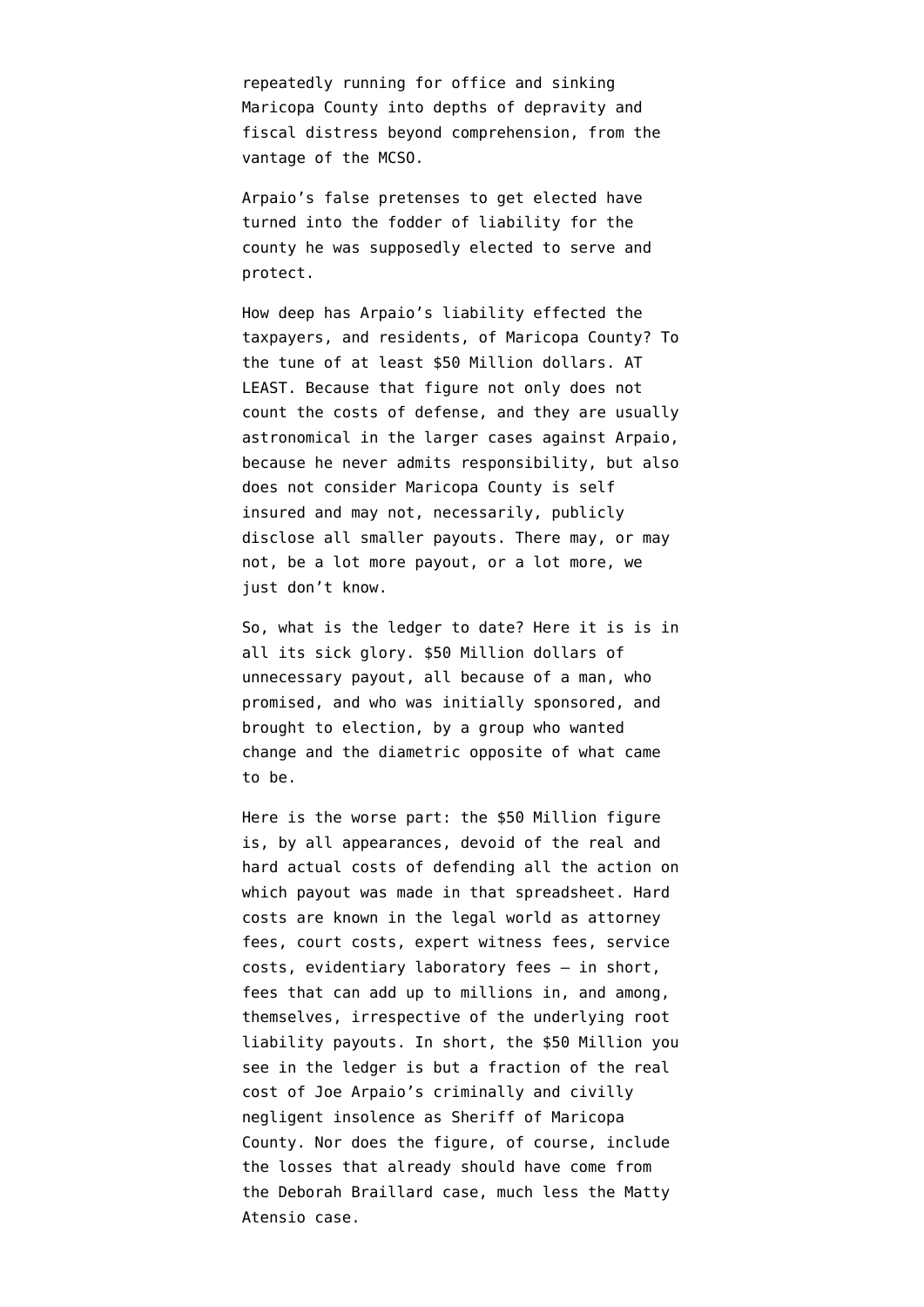Who is Matthew Atensio represented by? That would be by one prime example of tort liability counterbalance to egregious wrongdoing, Michael Manning. Who is Michael Manning? Well, Manning is the grinning man in the photograph above, with the somewhat soullessly dumbfounded Joe Arpaio at a charity fundraiser. Manning has a right to grin at the sight of the "Toughest Sheriff In America", because Michael Manning, alone, has taken the greatest portion of the nearly [\\$50 Million \(and very much increasingly](http://www.emptywheel.net/wp-content/uploads/2012/11/HeinousLossesDueToArpaio.pdf) [counting\)](http://www.emptywheel.net/wp-content/uploads/2012/11/HeinousLossesDueToArpaio.pdf) toll on the taxpayers of Maricopa County, the narcissistic propaganda obsessed figurine Joe Arpaio has cost. And Manning and fellow Phoenix attorney Joel B. Robbins, have laid the wood to Sheriff Joe, and the worst is yet to com in the form of [the Atensio litigation](http://blogs.phoenixnewtimes.com/bastard/2012/10/joe_arpaios_us_veteran_victim.php) and other compelling cases (not to mention Braillard which should have settled and, now, instead awaits a larger jury verdict on already determined damages).

You think the moral and tort liability train fueled and paid by the taxpayers and citizens of Maricopa County has sailed into the sunset? Oh no. There are mountains of liability and taxpayer's coffer's payouts on the horizon. The only question is if the residents and voters of Maricopa County will wake up and end the madness now, or whether they will give yet another term of office to the Most Liable and Wasteful Sheriff In American History".

The dedicated folks at "Adios Arpaio" have done yeoman's work in identifying, registering, and encouraging tens of thousands, if not more of, not just latino, but voters of all colors and stripes, to vote in this election. A heroic effort.

But where does that leave the citizens of Maricopa County? Arguably still short against the self promoting dynamo that is Sheriff Joe Arpaio. It is a living monument to the benign destruction caused by hyped belligerence, ignorance and apathy in a designated and restricted electorate. Joseph Arpaio came into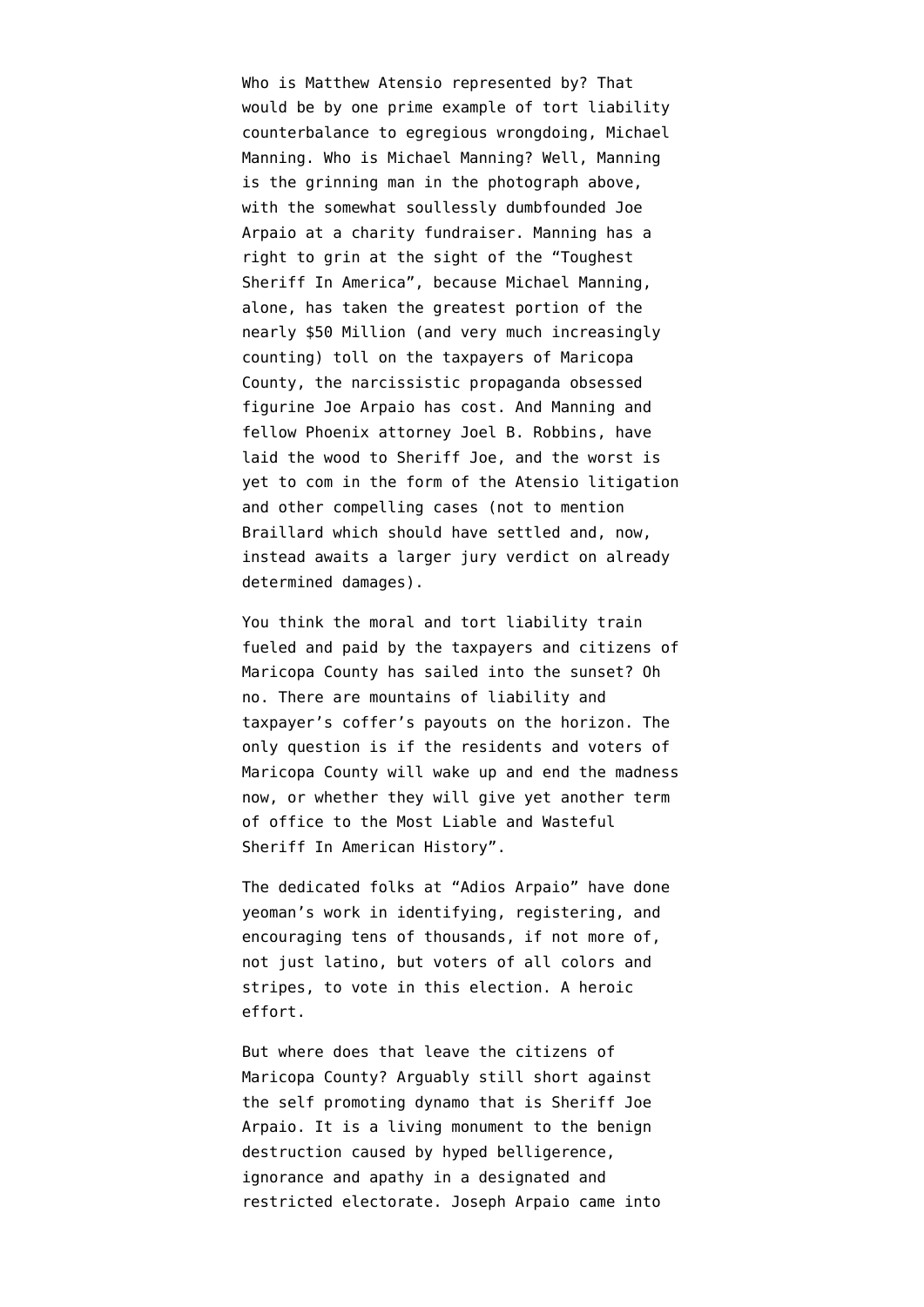office as the the promised one term agent of well meaning, and will leave, to the shame of Maricopa County as perhaps the most disgraceful official ever elected in the county. The only question is, whether that is now or four years from now.

Will morality and justice be delayed? By the real signs on the ground in Arizona, as opposed to national hype, probably no. It will, nevertheless, be an everlasting blemish on the character of the electorate of Maricopa County. It wasn't as if you, and actually we, didn't know.

The better question is what becomes of the righteous Adios Arpaio movement? Honestly, if this level of awareness and action had been brought here in relation, early on, to the Scott Norberg deaths at the Maricopa County Jail facilities run by Joe Arpaio, perhaps soooo much more death, destruction and liability could have been avoided. Not to detract from anything, everything, existing now, that did not then, in the way of putting a stop to Arpaio, is it enough? No, likely the current effort, much less this post, is not.

But, then, let it not be said there was not effort and argument made between then and now. There is a man, Arpaio, who should be removed from office and, if the electorate's voice is willing to suffer exactly that, a remedy for the corpse of Matty Atensio, who [died for Jesus's](http://www.youtube.com/watch?v=xxygqSTO1lQ) [sins](http://www.youtube.com/watch?v=xxygqSTO1lQ), but so far, apparently, not Arpaio's sins. Like an imperious "Wall Street Bankster".

Where is the bullshit in Maricopa County going to end? Will the truth of the civil, criminal and moral liability of "The Toughest Sheriff in Town" be exposed? Only the voters of Arizona, who are not half as stupid as generally portrayed, will decide.

I sincerely hope intelligence and discretion win out over appearance and material duplicity. But, then again, such would not seem to be the characteristic of the modern Arizona electorate.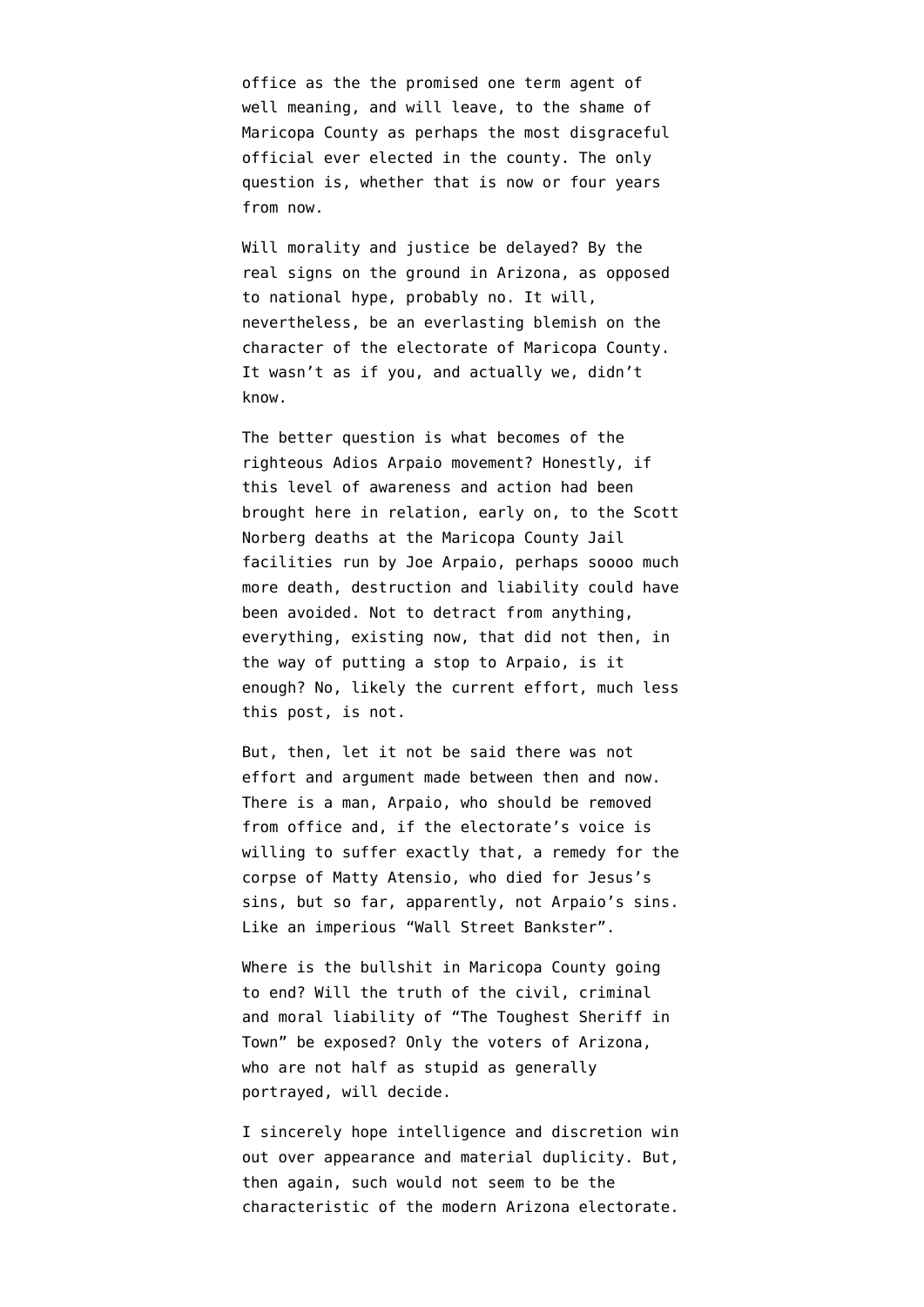It is a screwed up place in a screwed up time.

But, if the Leader of the Free World, Barack Obama,much less Joe Biden, cannot even be bothered to haul at least one of their self serving ass here to Arizona, when the election and morals are on the line, in a state in the process of turning from Red to Blue under the absentee watch, then why exactly should lifelong Democrats here give a flying fuck about the national ticket? Seriously, tell me why?

So, there is no national action, to even respectably mention, in Arizona. Arizona has been left to fend for itself as being useless and worthless by a craven two party system of two hollow jackasses but, even more significantly, by a national press system of court jester reporters, stenographers, and thin skinned puppet stringed mopes who cannot tell the difference between themselves and the common political flaming jackasses they cover. There is a national press who shouts "Semper Fi" while selling out everything they were trained and hired to do. I know several will read this, the question is who among them will adopt it, who will ignore it, and who will whine like pathetic thin skinned poseurs? Boo yah bitches, I am waiting. Show us your colors; if you cannot now in the heat of battle, then when? Answer up.

Which leaves us where we entered, with Sheriff Joe Arpaio. Arpaio is a blight upon Maricopa County. Unelect him. Adios Arpaio.

There are further vignettes to be painted regarding Arpaio. Here are a couple of particularly poignant ones. [Arpaio And Thomas:](http://www.emptywheel.net/2009/12/09/arpaio-and-thomas-the-most-unethical-sheriff-and-prosecutor-in-america-conspire-to-abuse-power-and-obstruct-justice/) [The Most Unethical Sheriff And Prosecutor In](http://www.emptywheel.net/2009/12/09/arpaio-and-thomas-the-most-unethical-sheriff-and-prosecutor-in-america-conspire-to-abuse-power-and-obstruct-justice/) [America Conspire To Abuse Power And Obstruct](http://www.emptywheel.net/2009/12/09/arpaio-and-thomas-the-most-unethical-sheriff-and-prosecutor-in-america-conspire-to-abuse-power-and-obstruct-justice/) [Justice](http://www.emptywheel.net/2009/12/09/arpaio-and-thomas-the-most-unethical-sheriff-and-prosecutor-in-america-conspire-to-abuse-power-and-obstruct-justice/) oh, and not to mention the seminal "[House Judiciary Cuffs Joe Arpaio, The Most](http://www.emptywheel.net/2009/02/14/house-judiciary-cuffs-joe-arpaio-the-most-abusive-sheriff-in-america/) [Abusive Sheriff In America"](http://www.emptywheel.net/2009/02/14/house-judiciary-cuffs-joe-arpaio-the-most-abusive-sheriff-in-america/). Read and know both if you want to know Sheriff Joe.

Unelect this guy!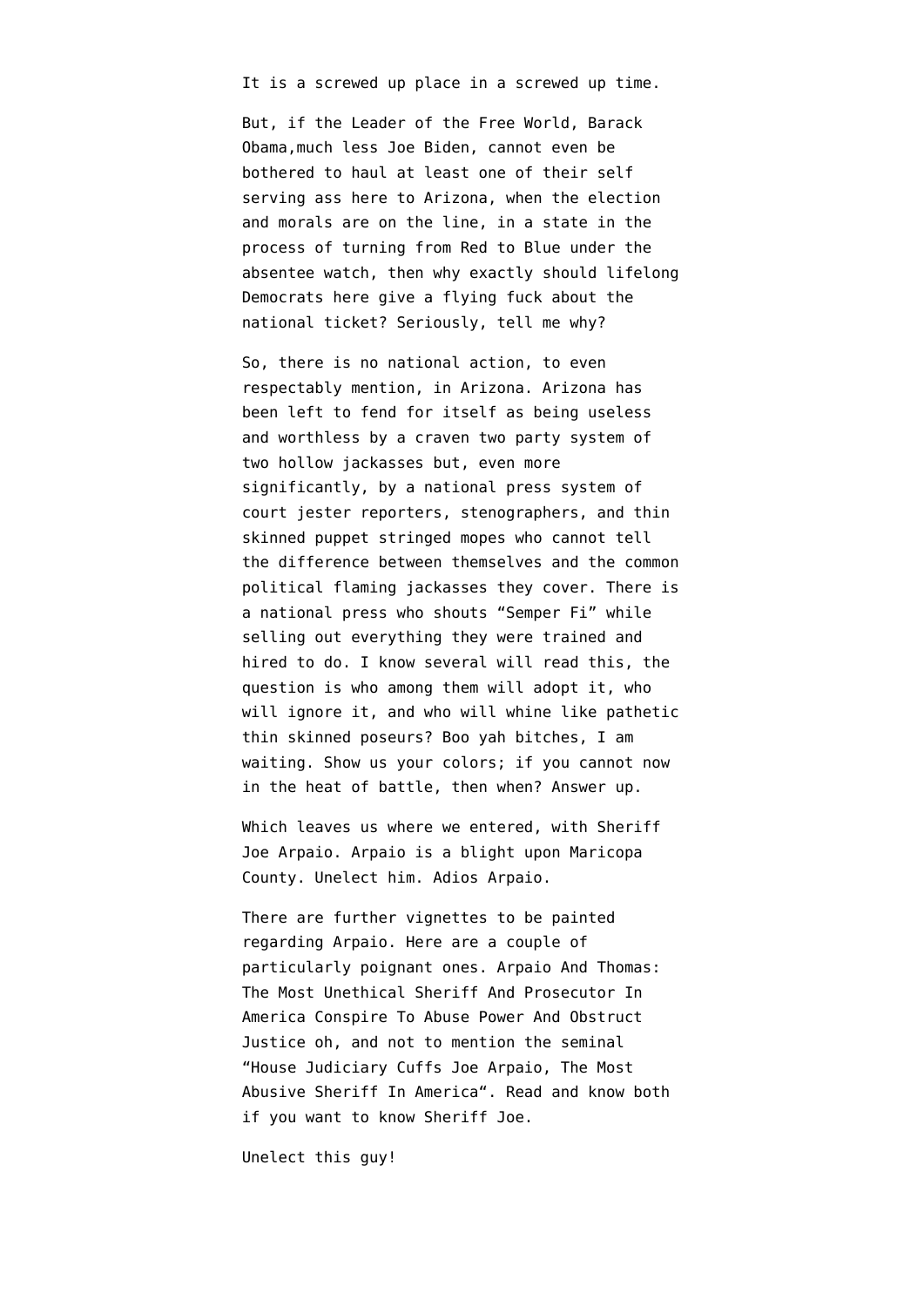# **[RICK SCOTT, FLORIDA](https://www.emptywheel.net/2012/11/05/rick-scott-florida-republican-legislature-used-blatantly-partisan-tactics-to-suppress-democratic-votes/) [REPUBLICAN](https://www.emptywheel.net/2012/11/05/rick-scott-florida-republican-legislature-used-blatantly-partisan-tactics-to-suppress-democratic-votes/) [LEGISLATURE USED](https://www.emptywheel.net/2012/11/05/rick-scott-florida-republican-legislature-used-blatantly-partisan-tactics-to-suppress-democratic-votes/) [BLATANTLY PARTISAN](https://www.emptywheel.net/2012/11/05/rick-scott-florida-republican-legislature-used-blatantly-partisan-tactics-to-suppress-democratic-votes/) [TACTICS TO SUPPRESS](https://www.emptywheel.net/2012/11/05/rick-scott-florida-republican-legislature-used-blatantly-partisan-tactics-to-suppress-democratic-votes/) [DEMOCRATIC VOTES](https://www.emptywheel.net/2012/11/05/rick-scott-florida-republican-legislature-used-blatantly-partisan-tactics-to-suppress-democratic-votes/)**

Florida Governor Rick Scott has done his best to prevent Democrats voting in the 2012 Presidential Election. First, Scott and his Republican legislature undertook a purge of Florida's voting lists that was so biased against minorities (who tend to vote Democratic) that the state was [sued by the Department of](http://www.justice.gov/opa/pr/2012/June/12-crt-746.html) [Justice](http://www.justice.gov/opa/pr/2012/June/12-crt-746.html) for violating the National Voter Registration Act. The purge was so overly aggressive that there are now reports of [multiple military personnel being](http://www.wtsp.com/news/topstories/article/280780/250/ProtectYourVote-Service-members-removed-from-voting-rolls) [disenfranchised by the State of Florida](http://www.wtsp.com/news/topstories/article/280780/250/ProtectYourVote-Service-members-removed-from-voting-rolls) for the 2012 election. In addition, Scott and his Republican co-conspirators in the legislature dramatically cut back on early voting hours in Florida.

Marc Caputo of the Miami Herald has been following voting issues in Florida closely. He has [posted the results for how many Floridians](http://miamiherald.typepad.com/nakedpolitics/2012/11/day-before-election-day-outlook-45-have-voted-ds-lead-rs-by-167000-ballots.html) [voted early](http://miamiherald.typepad.com/nakedpolitics/2012/11/day-before-election-day-outlook-45-have-voted-ds-lead-rs-by-167000-ballots.html) this year, as seen in the table here.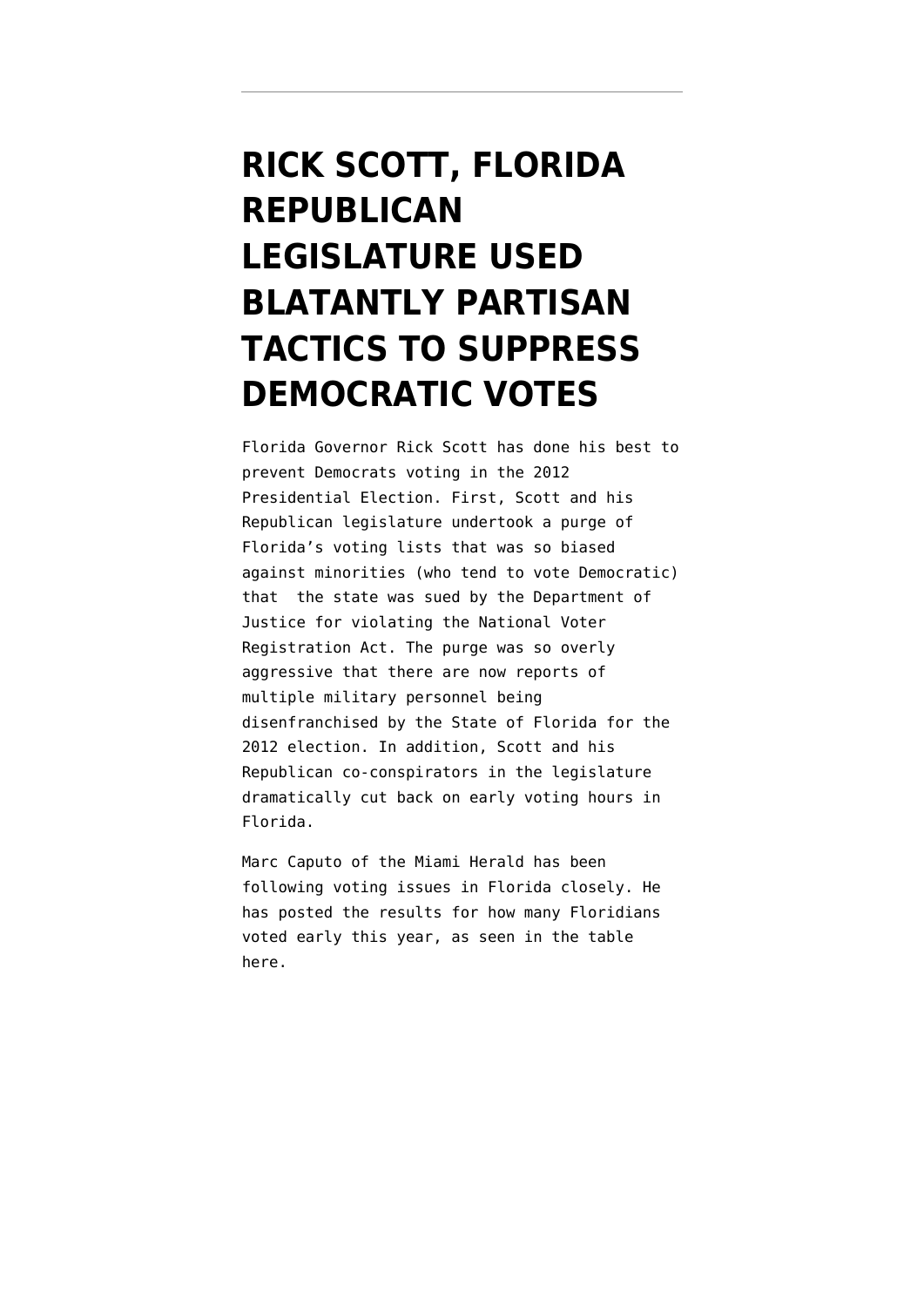Early vote numbers:

| Party          | <b>EV Total</b> | $\%$ |
|----------------|-----------------|------|
| <b>DEM</b>     | 1,109,262       | 46%  |
| <b>RFP</b>     | 862,277         | 36%  |
| IND            | 440,133         | 18%  |
| <b>TOTAL</b>   | 2,411,672       |      |
| Absentee vote: |                 |      |
| Party          | AB Total        | $\%$ |
| <b>REP</b>     | 885,675         | 43%  |
| <b>DEM</b>     | 806,310         | 39%  |
| IND            | 365,736         | 18%  |
| <b>TOTAL</b>   | 2,057,721       |      |
| Combined:      |                 |      |
| Party          | EV Total        | %    |
| <b>DEM</b>     | 1,915,572       | 43%  |
| <b>REP</b>     | 1,747,952       | 39%  |
| IND            | 805,869         | 18%  |
| <b>TOTAL</b>   | 4,469,393       |      |
|                |                 |      |

Note that Democrats had a very much larger turnout than Republicans for early voting but Republicans had the advantage in absentee voting.

Caputo noted that the changed law for 2012 cut early voting hours back from 14 days to 8 days. However, Floridians responded to the cutback by turning out in almost as big numbers and despite waits of 8 hours or more at some locations, there were 2.4 million early votes this year compared to 2.6 million in 2008.

One of Caputo's most important observations about the changes in Florida's voting laws concerns the relative treatment of early voting and absentee voting:

> Guess which type of voting Republicans specialize in? Absentee ballots. Democrats do better at in-person early voting. Though more fraud-prone, absentee ballot voting wasn't touched in the election law Scott signed that shortened early voting days.

What? Fraud in a type of voting Republicans